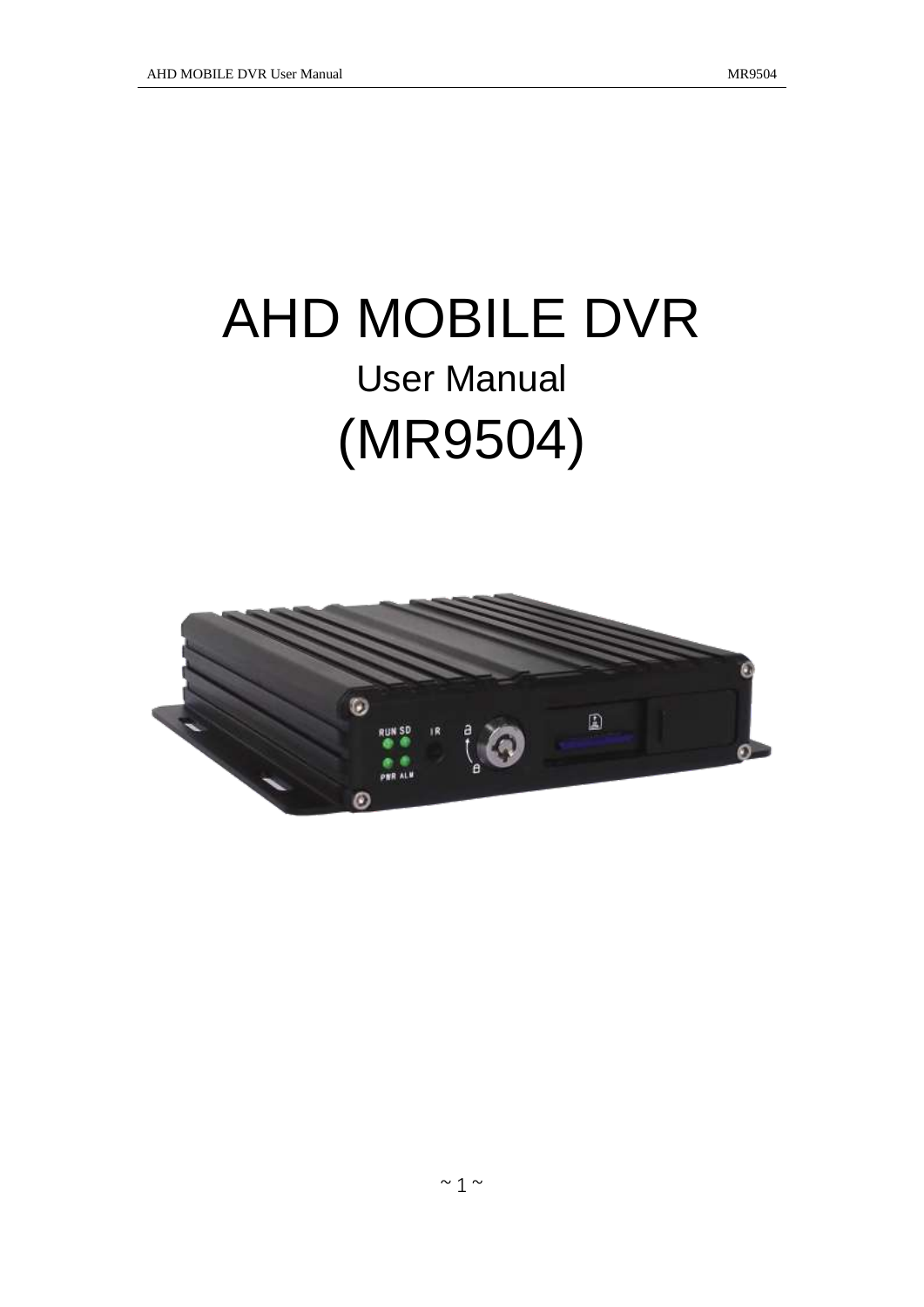## **Catalogue**

| <b>Chapter 1</b> |  |
|------------------|--|
|                  |  |
|                  |  |
|                  |  |
|                  |  |
|                  |  |
|                  |  |
|                  |  |
|                  |  |
|                  |  |
|                  |  |
|                  |  |
|                  |  |
|                  |  |
|                  |  |
|                  |  |
|                  |  |
|                  |  |
|                  |  |
|                  |  |
|                  |  |
|                  |  |
|                  |  |
|                  |  |
|                  |  |
|                  |  |
|                  |  |
|                  |  |
|                  |  |
|                  |  |
|                  |  |
|                  |  |
|                  |  |
|                  |  |
|                  |  |
|                  |  |
|                  |  |
|                  |  |
|                  |  |
|                  |  |
|                  |  |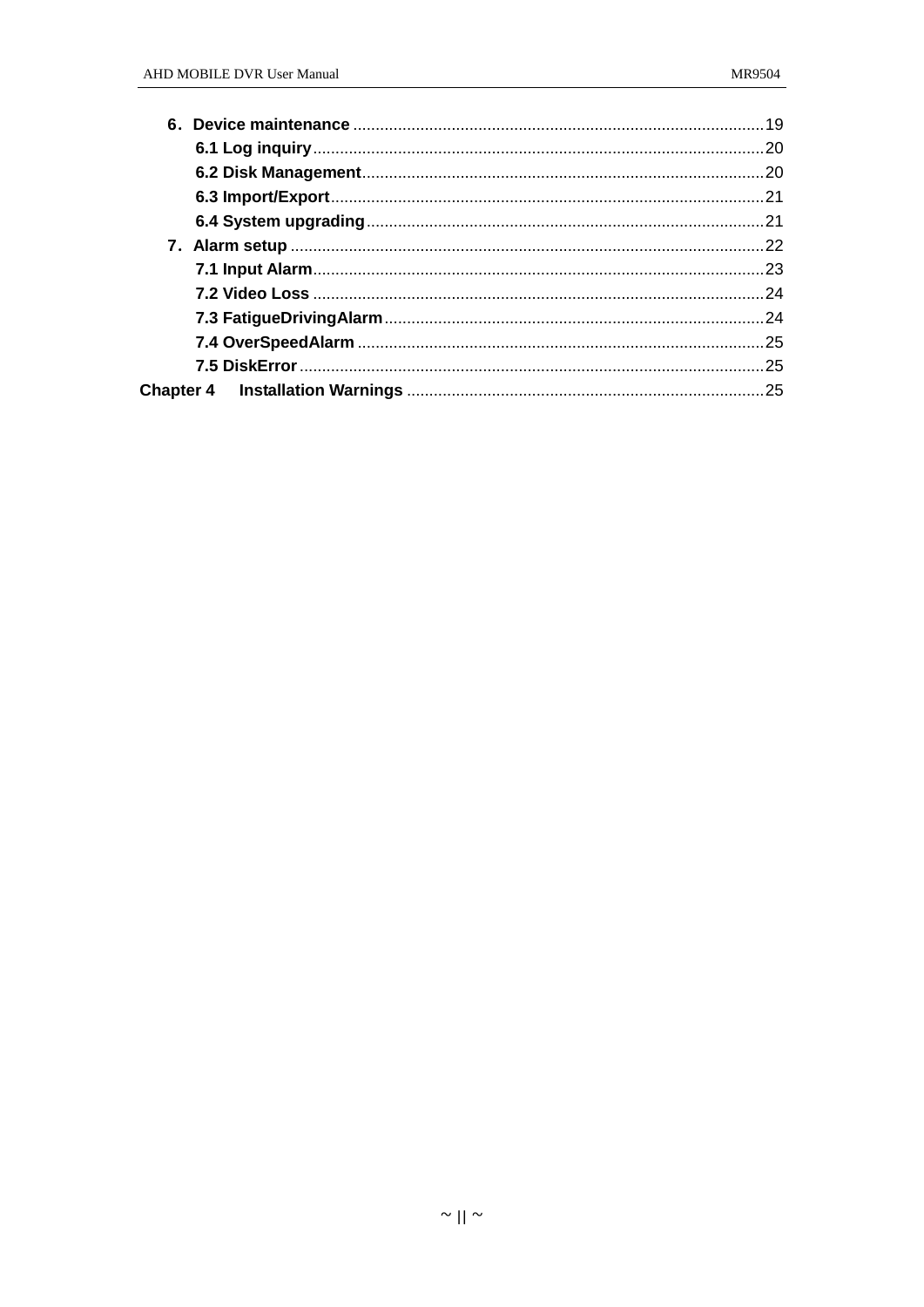#### <span id="page-3-0"></span>**Chapter 1 Chapter 1 Overview**

MR9504 is a DVR designed for Analog HD vehicle monitoring. With built-in high performance image processor and advanced H.264 video compression technology, it provides AHD video recording, storage and playback solution. It has built-in WiFi module (optional) for remote monitoring, analysis and management. It comes with smart power management system which can recognize the power type automatically. When detected the battery's voltage is lower than the gaven value, the device will shutdown automatically and keep ultralow standby consumption.

#### <span id="page-3-1"></span>**Chapter 2 Chapter 2 Quick setup**

#### <span id="page-3-2"></span>**1**.**Device Installation**

Please refer to "AHD MOBILE DVR Hardware User Manual (MR9504)" for the SD card installation and cables connection.

#### <span id="page-3-3"></span>**2**.**User Login**

Right click the mouse, you will call out the login interface, please input your UserName, Password, and select your language, click "OK" to login the menu. (The default UserName is admin, without Password), see as following:



Figure 1. User login Interface

Right click the mouse, select "Menu" to start setup in the menu, see as following: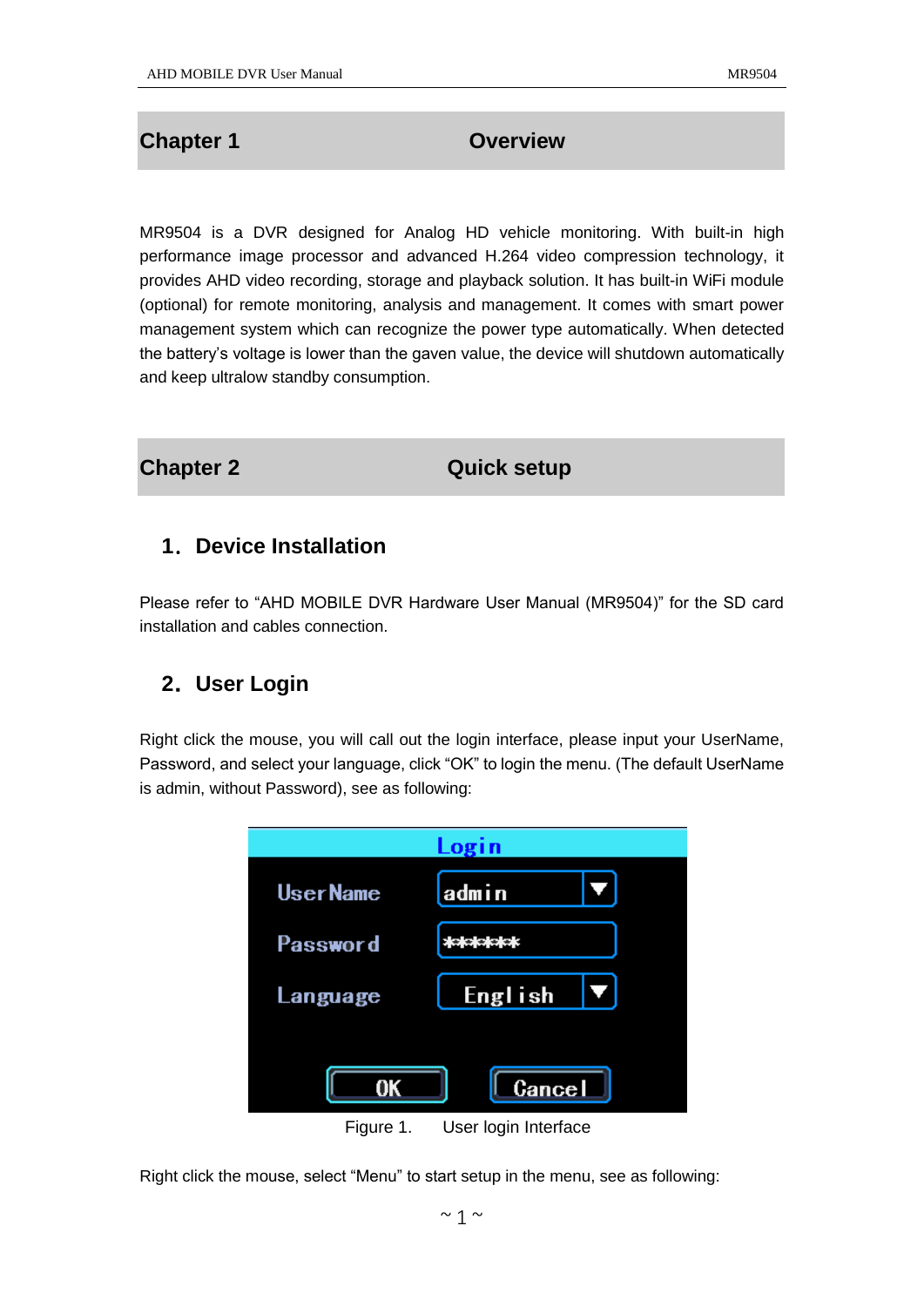| OneView<br>QuadView |  |
|---------------------|--|
| Playback<br>Pause   |  |
| Menu<br>Exit        |  |

Figure 2. System menu

"Menu" is the primary menu of the system setup and control, see as following:

|             |         | <b>Menu</b> |          |
|-------------|---------|-------------|----------|
|             |         |             |          |
| Basic       | Network | Record      | Advanced |
|             |         |             |          |
| Maintenance | Alarm   | Wizard      |          |

Figure 3. Primary menu

### <span id="page-4-0"></span>**3**.**Set up the System time**

Path: Basic->DateTime, see as following:

|                       | <b>Datelime</b> |  |
|-----------------------|-----------------|--|
|                       |                 |  |
| SystemDate 2016-08-04 |                 |  |
| SystemTime            | 11:11:44        |  |
| <b>DateFormat</b>     | $YYYY-MM-DD$    |  |
| <b>TimeSYNC</b>       | <b>GPS</b>      |  |
| <b>TimeZone</b>       | <b>EastZone</b> |  |
|                       | 8               |  |
| 0k                    | <b>Cancel</b>   |  |
|                       |                 |  |

Figure 4. System date and time

TimeSYNC: Date and Time can be synchronized with GPS/BD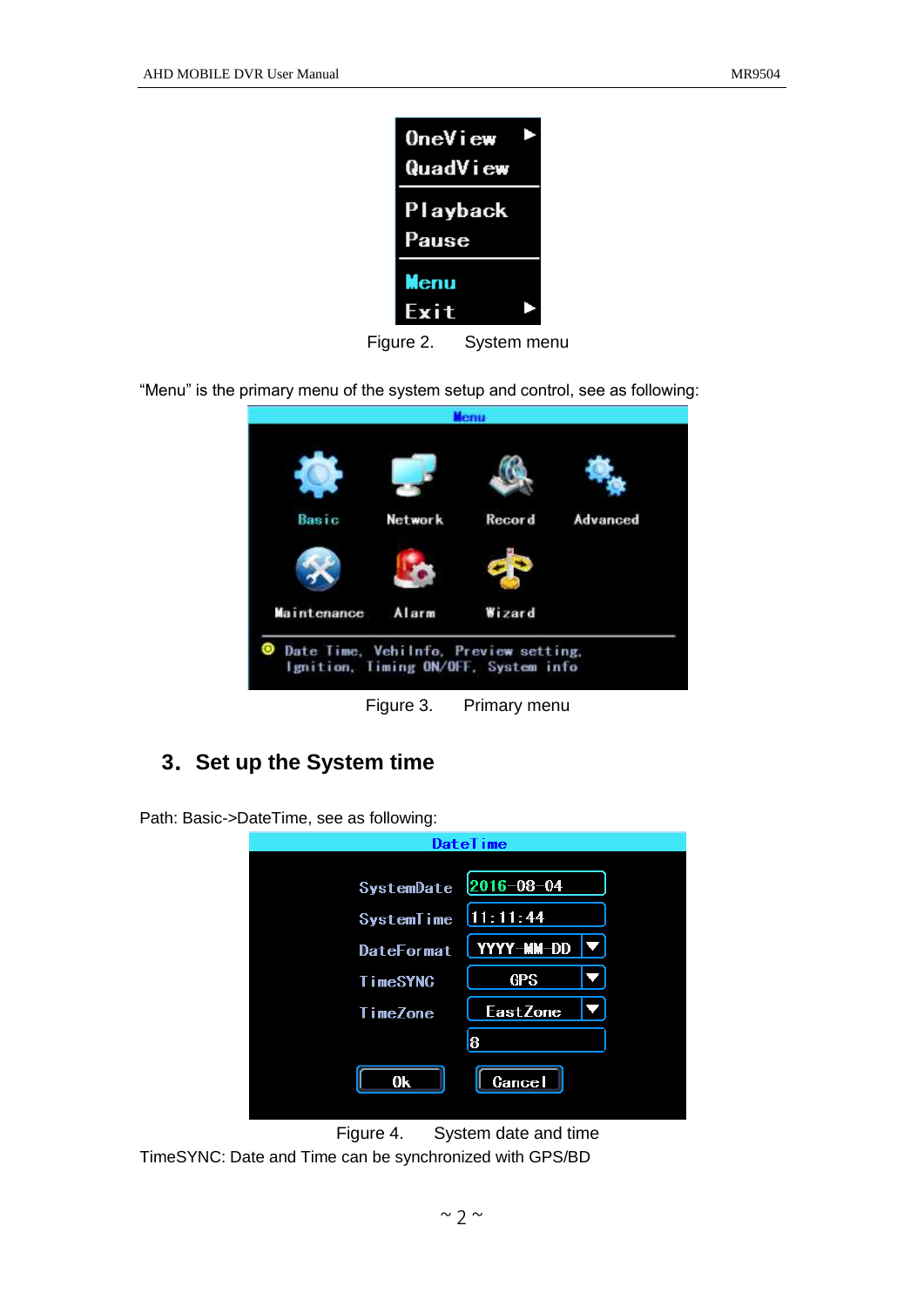#### <span id="page-5-0"></span>**4**.**Set up cameras**

Path: Menu->Record->Mode. Please set up your cameras' SignalType, Valid/Invalid. The DVR works with both AHD and general cameras. If you use AHD cameras, please select the first Type, if you use general cameras, please select the third Type, if you use both of general and AHD cameras, please select the second Type. See as following:

|                   |                       | Mode                        |               |             |
|-------------------|-----------------------|-----------------------------|---------------|-------------|
| SignalType        | $\blacktriangleright$ | <b>PAL</b>                  |               | <b>NTSG</b> |
|                   | 1                     | $\mathbf{2}$<br>3           | 4             |             |
| <b>ValidChn</b>   | $\checkmark$          | $\diagdown$<br>$\checkmark$ | $\checkmark$  |             |
|                   |                       |                             |               |             |
| <b>SignalType</b> | AV <sub>1</sub>       | <b>AV2</b>                  | AV3           | AV4         |
|                   | <b>AHD</b>            | <b>AHD</b>                  | <b>AHD</b>    | <b>AHD</b>  |
|                   | <b>AHD</b>            | <b>AHD</b>                  | 960H          | 960H        |
|                   | 960H                  | 960H                        | 960H          | 960H        |
|                   |                       |                             |               |             |
|                   | 0k                    |                             | <b>Cancel</b> |             |
|                   |                       |                             |               |             |

Figure 5. SignalType setup

<span id="page-5-1"></span>PS: If your cameras don't display image on the monitor, please check this setup.

#### **5**.**Wizard**

Path: Menu->Wizard. This Wizard will help you to quick set up the device connect with the server. If your device is without WiFi function, you can ignore the step 1/4 and begin with step 2/4.

#### <span id="page-5-2"></span>**5.1 Vehicle Information setup**

| $Wizard(1/4) - Vehi Info$ |
|---------------------------|
|                           |
| Line1#NO.1<br>123         |
| B123456                   |
| 716000050006              |
|                           |
| The Device ID is          |
| ID for server login       |
| Next<br><b>I</b> gnore    |
|                           |

Figure 6. Wizard-Vehicle Information Setup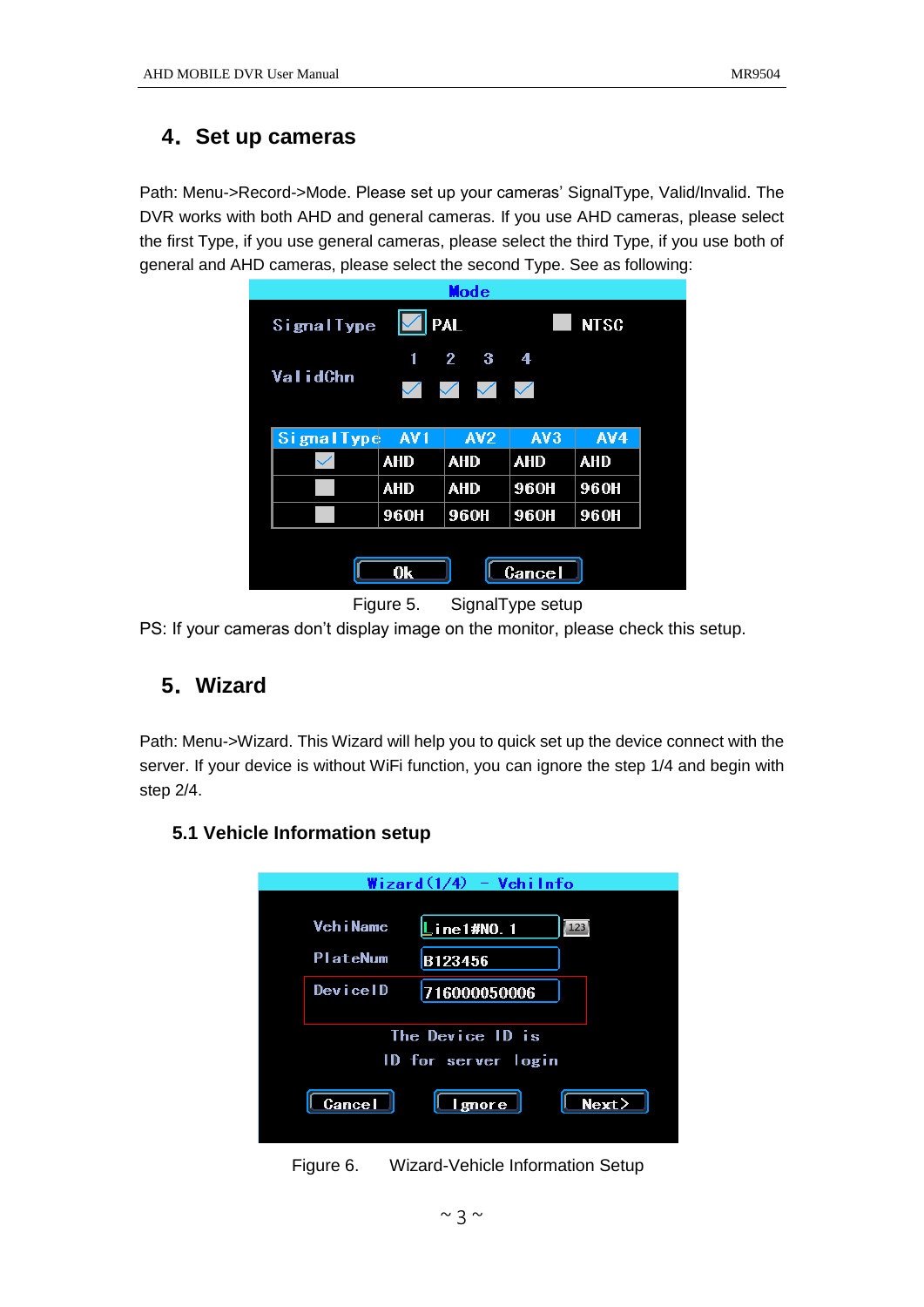The DVR is using "Device ID" to connect with the server, so please input the correct DeviceID which was registered on the server for your device. The user can modify the VehicleName and PlateNumber according to their requirement. The PlateNumber is the vehicle's plate number, and it will be displayed in the video.

#### <span id="page-6-0"></span>**5.2 DiskManagement**

SD card need to be formated in the device when using it for the first time. If the SD card was not detected by the device, please check the SD card lock and make sure it is well locked.

|                            | Wizard $(2/4)$ - DiskManagement                       |        |
|----------------------------|-------------------------------------------------------|--------|
| Select                     | SD                                                    |        |
| Stat                       | Capacity                                              | Free   |
| Normal                     | 60928M                                                | 59392M |
|                            | Do not power off when<br>the media is being formatted |        |
| $\langle$ Back $\parallel$ | $\vert$ Format $\vert$                                | Next   |
|                            |                                                       |        |
| Figure 7.                  | Wizard-DiskManagement                                 |        |

### <span id="page-6-1"></span>**5.3 WIFI Setup**

The device can save maximum 6 WiFi ESSID (Access Points). It will search, match, connect, and switch automatically. Click the corresponding blank to start WiFi setup. Then click "Search" you will see the available WiFi around your area, select the one your want to connect and input the password and save it.

|     | ModuleType 2.4G |              |
|-----|-----------------|--------------|
| NO. | <b>ESSID</b>    | <b>State</b> |
| 1   | 9504            | Disconnected |
| 2   |                 |              |
| 3   |                 |              |
| 4   |                 |              |
| 5   |                 |              |
| 6   |                 |              |

Figure 8. WiFi setup list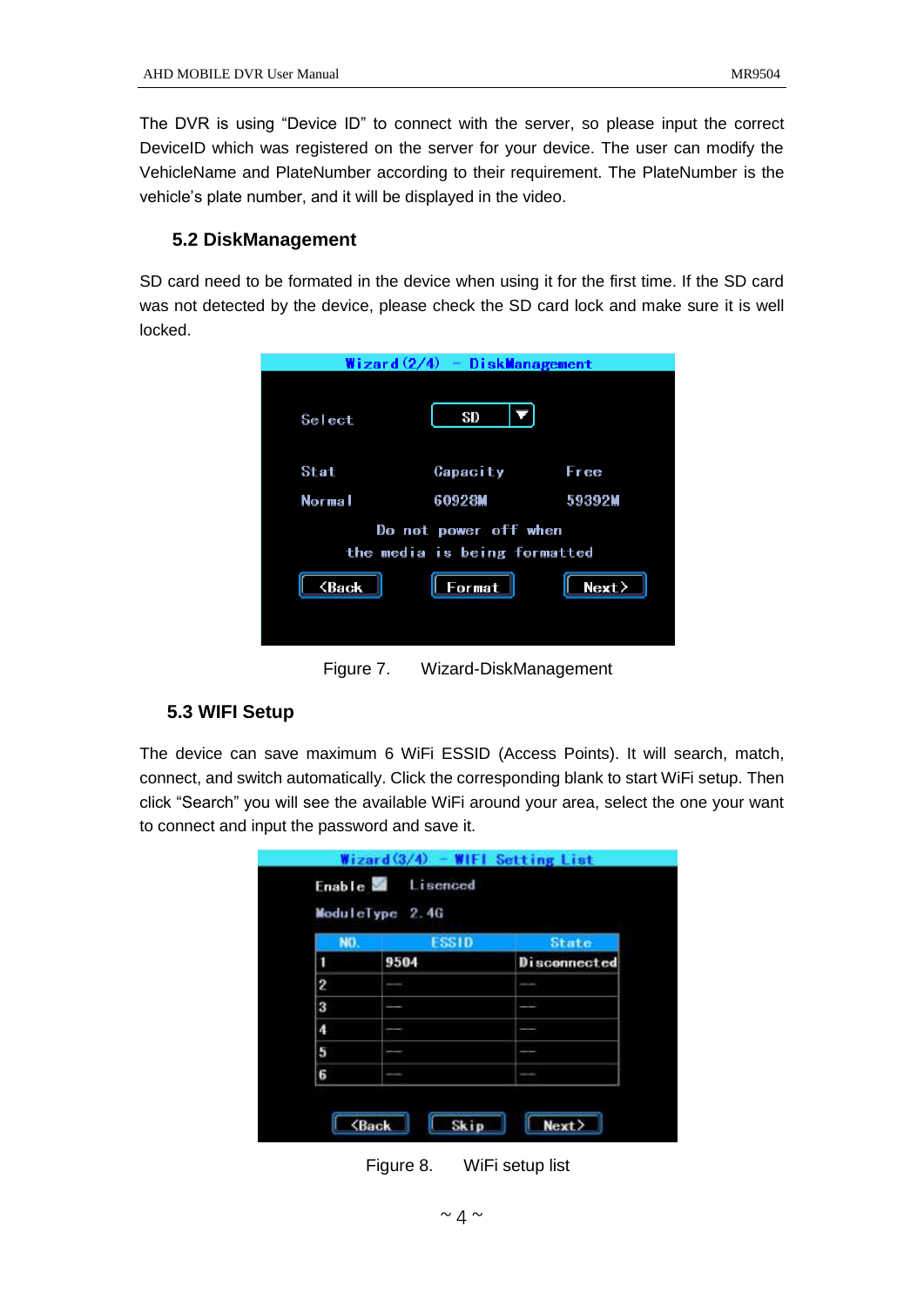#### <span id="page-7-0"></span>**5.4 Server setup**

IP (or Domain) is your server's IP (or Domain), the Port should be same with your server setup.

|        |                             | Wizard $(4/4)$ - Server |                 |
|--------|-----------------------------|-------------------------|-----------------|
| Mode   | IP                          |                         | Domain Lisenced |
| IP     |                             | [116. 247. 083. 157]    |                 |
| Domain |                             |                         |                 |
| Port   | 6608                        |                         |                 |
|        |                             |                         |                 |
|        |                             |                         |                 |
|        | <b><back< b=""></back<></b> | Cancel                  | <b>Finish</b>   |
|        | --<br>$\sim$                |                         |                 |

Figure 9. Wizard-Server Setup

#### <span id="page-7-1"></span>**5.5 NetState**

Path: Menu->Network->NetState. You can check the state of the network connection of your device here.





Server: Online, it means the device connected with the server.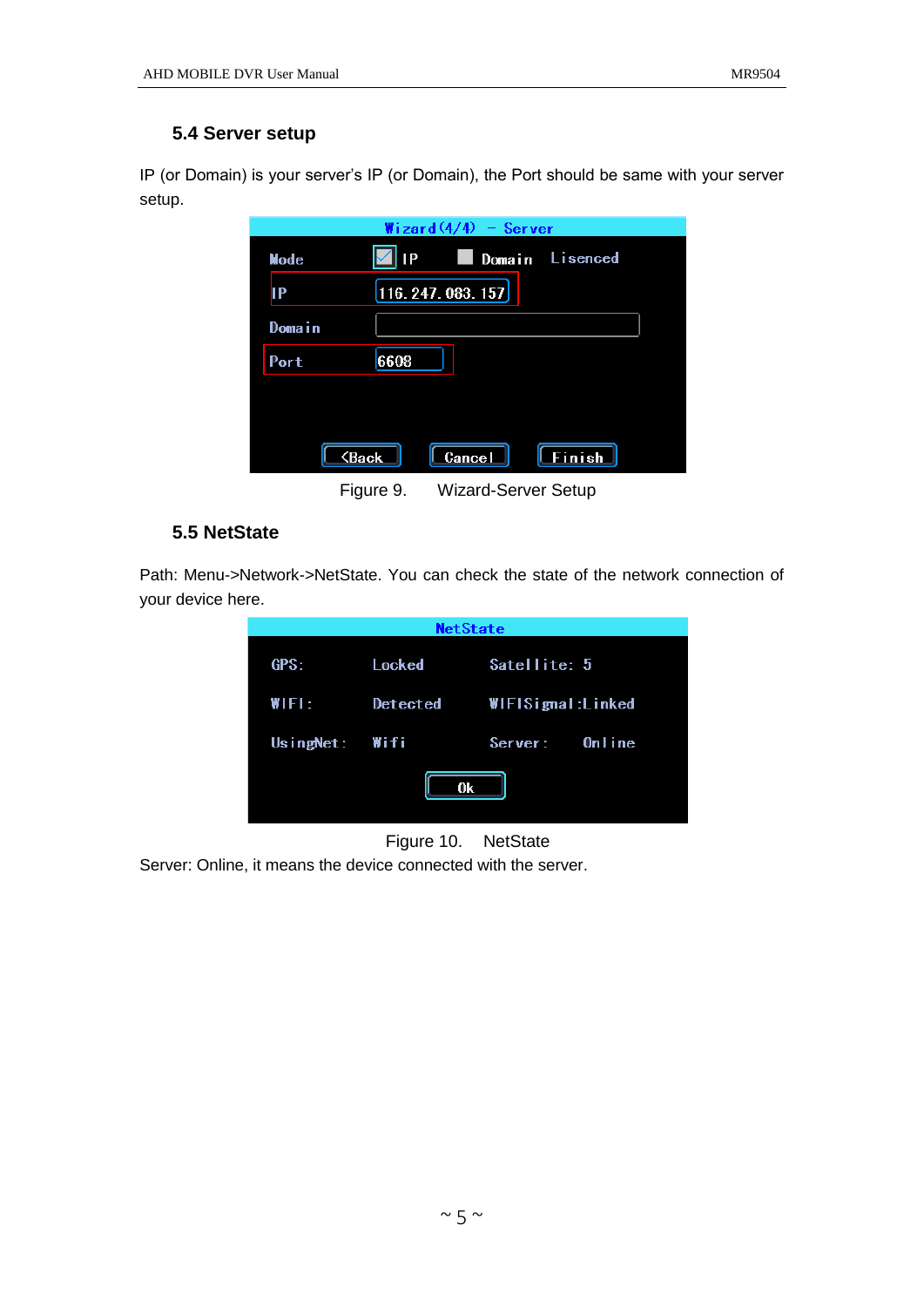## <span id="page-8-0"></span>**Chapter 3 System menu**



Figure 11. System menu

#### <span id="page-8-1"></span>**1**.**Video Playback**

The device supports one channel video playback, Select "Playback" in the System menu, then you will get the video searching interface, please search the video according to your requirement.

| VideoSearch                                    |        |
|------------------------------------------------|--------|
| $1 \quad 2 \quad 3 \quad 4$<br>Channel         |        |
| Media:<br><b>SD</b>                            |        |
| RecType $\sqrt{ \mathbf{A}  }$<br><b>Alarm</b> |        |
| StartTime 2016-01-01 00:00:00                  |        |
| $2016 - 12 - 31$ $23:59:59$<br><b>EndTime</b>  |        |
| $\vert$ Playback $\vert$<br>Search             | Backup |

Figure 12. Video Search

PS: The system will only show the latest 4,000 pcs of video files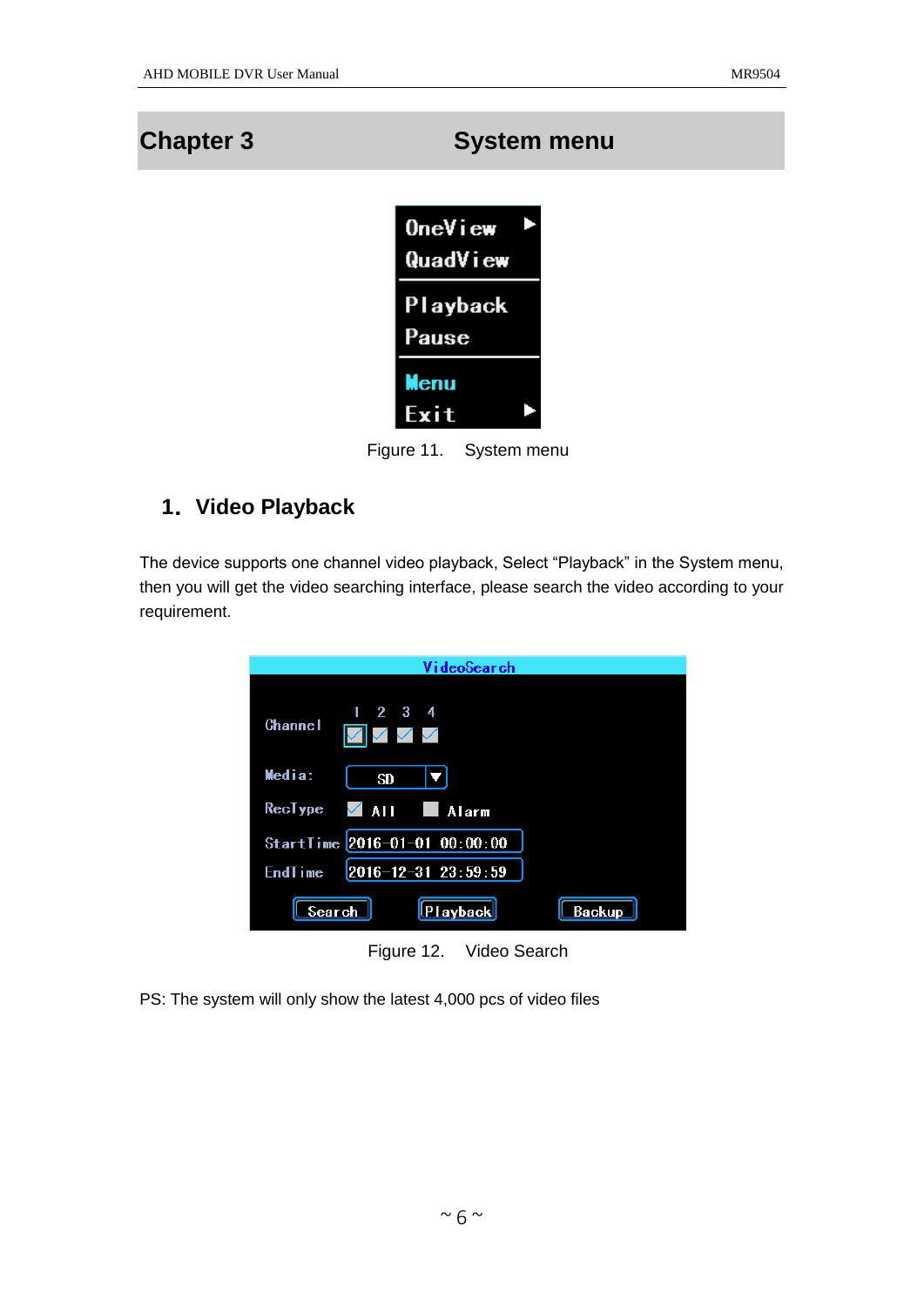| NO.            | Channel   |                     |                             | StartTime                               | Size                 | Select      |
|----------------|-----------|---------------------|-----------------------------|-----------------------------------------|----------------------|-------------|
|                | 2         | 2016-08-04          |                             | 10:09:29                                | 159400k              | 73          |
| $\overline{2}$ | 2         |                     |                             | 2016-08-04 09:56:11                     | 261606k              | x           |
|                | 4         |                     |                             | $2016 - 08 - 04$ $09 \cdot 42 \cdot 53$ | 91852k               | ×           |
|                | 3         |                     |                             | 2016-08-04 09:42:53                     | 98634k               | ×           |
| 3456           | 2         |                     |                             | $2016 - 08 - 04$ 09:42:53               | 261165k              | ×           |
|                |           |                     |                             |                                         |                      |             |
|                | ī         |                     |                             | $2016 - 08 - 04$ $09:42:53$             | 98265k               | x           |
| Endlime        | SelectAll | 2016-08-04 11:21:36 | <b><prev< b=""></prev<></b> | Next                                    | 001<br>Dur: 01:12:07 | $/001$ Goto |

Figure 13. Video Search Result

#### <span id="page-9-0"></span>**1.1 Video playback**

<span id="page-9-1"></span>Double click the video file in the video Search result Interface to playback the video.

#### **1.2 Video backup**

Select the video files in the video search results interface and use your U disk or SD card to backup the videos. (The device supports USB time-delay detecting, you can insert the USB disk after you setted up and clicked the "Backup" button.)

#### <span id="page-9-2"></span>**2. Basic Setup**

The basic setup includes the very basic setup items such as DateTime, Vehicle Information, and Preview Etc., See as following:



Figure 14. Basic setup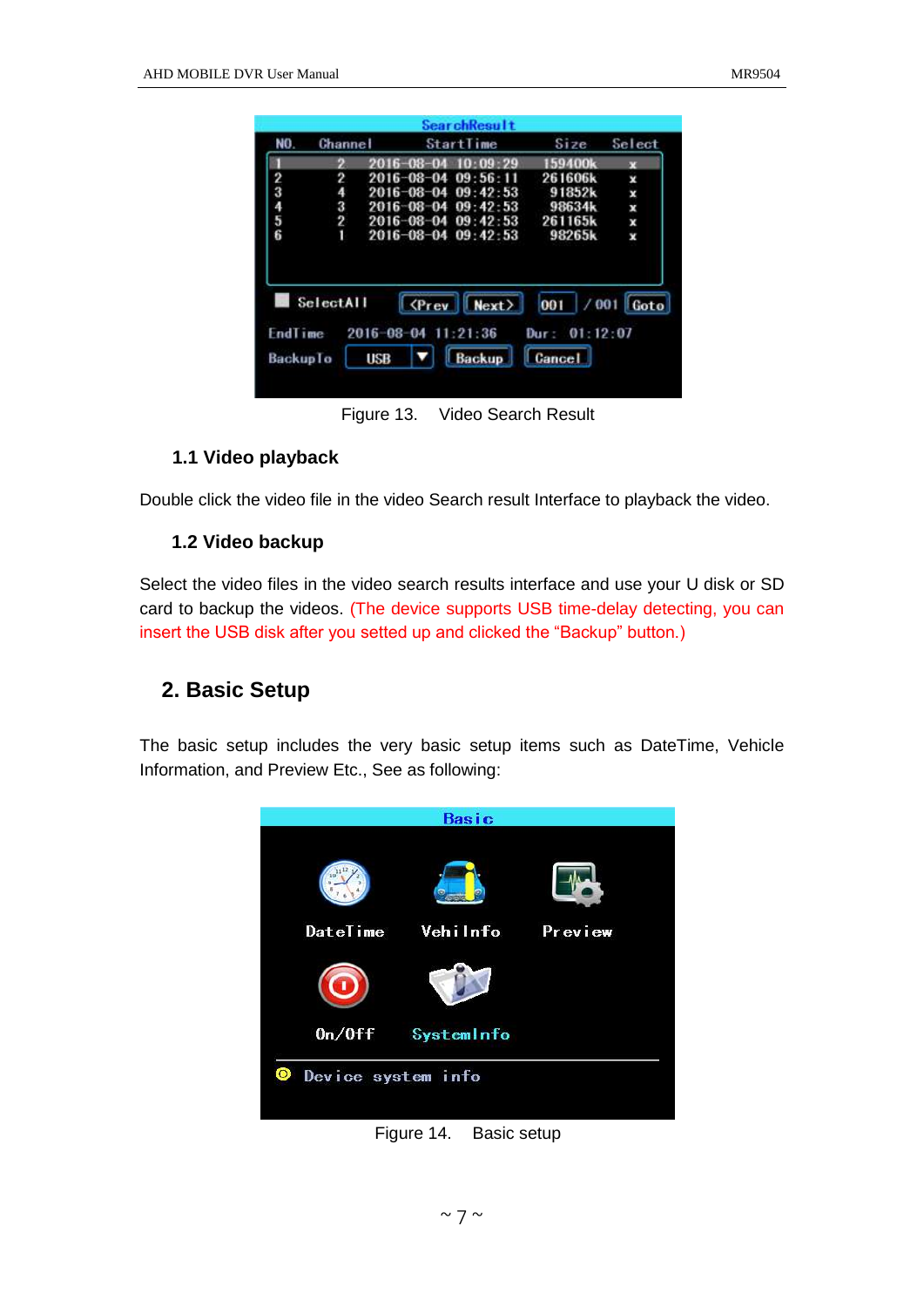#### <span id="page-10-0"></span>**2.1 Date time setup**

|                   | <b>Datelime</b> |  |
|-------------------|-----------------|--|
| <b>SystemDate</b> | 2016-08-04      |  |
| <b>SystemTime</b> | 11:11:44        |  |
| <b>DateFormat</b> | YYYY-MM-DD      |  |
| <b>TimeSYNC</b>   | <b>GPS</b>      |  |
| <b>TimeZone</b>   | <b>EastZone</b> |  |
|                   | 8               |  |
| 0k                | Cancel          |  |
|                   |                 |  |

Figure 15. Date time setup

<span id="page-10-1"></span>Time synchronization: The system's date and time can be synchronized with GPS/BD.

#### **2.2 Vehicle information**

| Vehilnfo   |               |  |  |  |  |
|------------|---------------|--|--|--|--|
|            |               |  |  |  |  |
| Veh i Name | Line1#NO.1    |  |  |  |  |
| PlateNum   | B123456       |  |  |  |  |
| DeviceID   | 716000050006  |  |  |  |  |
| 0k         | <b>Cancel</b> |  |  |  |  |
|            |               |  |  |  |  |

Figure 16. Vehicle information

Device ID: It is the ID used to connect your device with the server. It should be the same ID which you registered your device on the server.

#### <span id="page-10-2"></span>**2.3 Preview setup**

Here you can setup the information which you want to overlay on the Preview image (please note this is not overlayed on the recording image)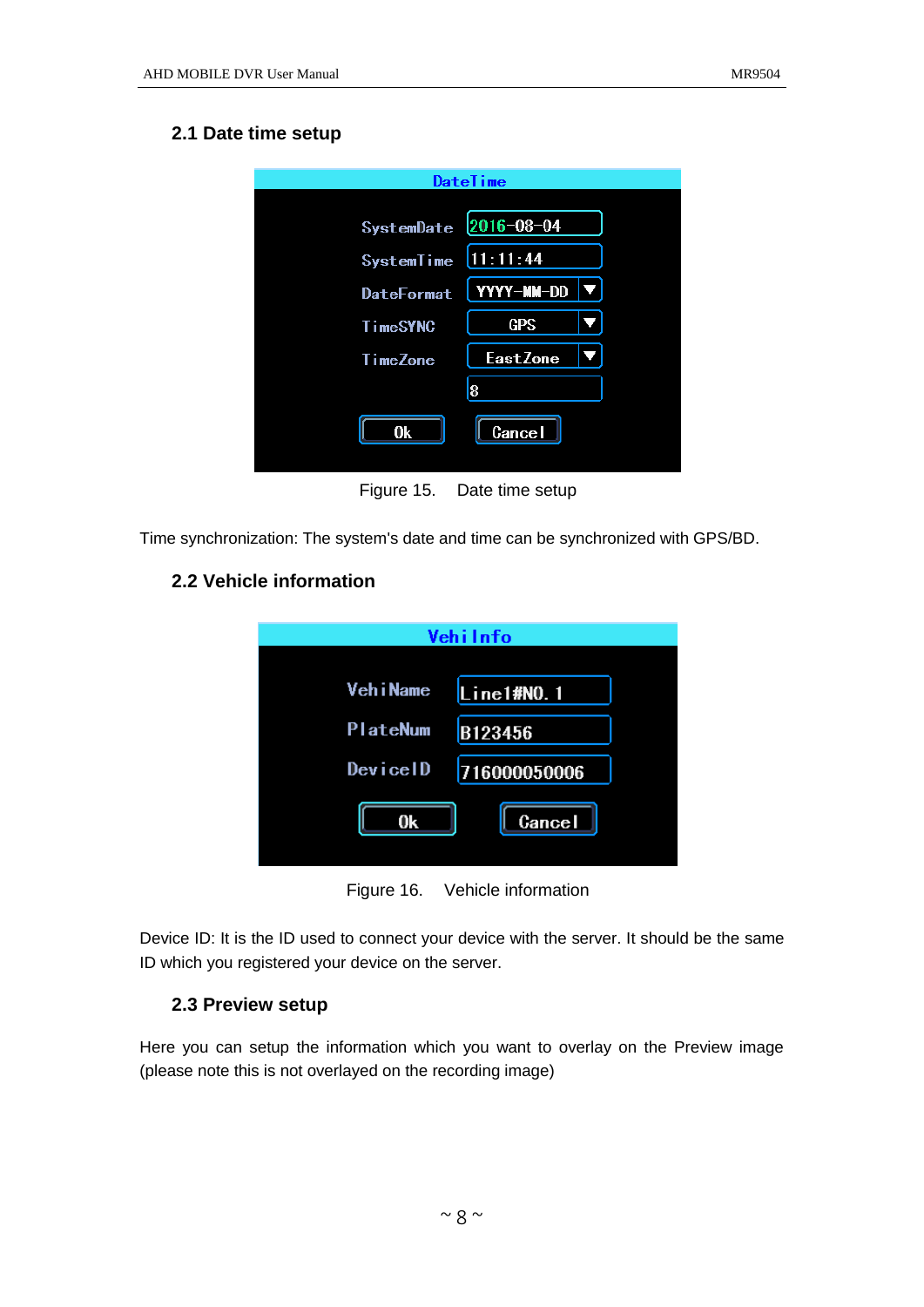| Preview                                                                               |
|---------------------------------------------------------------------------------------|
| 4AV<br>Preview                                                                        |
| Transparency Medium<br>No<br>Switch                                                   |
| Record0SD                                                                             |
| VehiPlate<br>$\checkmark$<br><b>Channel Name</b><br><b>SystemTime</b><br>$\checkmark$ |
| Videoloss $\checkmark$<br>$\checkmark$<br>Speed<br><b>Overspeed</b>                   |
| FatigueDrive $\blacksquare$ 101nfo                                                    |
| DiskState<br><b>Coordinate</b>                                                        |
| <b>Cancel</b><br>0k                                                                   |
| Figure 17. Preview setup                                                              |

#### <span id="page-11-0"></span>**2.4 On/Off Setting**

| ON/OFF Setting             |                    |  |  |  |
|----------------------------|--------------------|--|--|--|
| $ACC$ ( $HH : mm$ )        |                    |  |  |  |
| I gnore                    |                    |  |  |  |
| 00:30<br>Delay             |                    |  |  |  |
| TimingON/OFF(HH:mm)        |                    |  |  |  |
| 00:00<br>Segment1<br>Start | Duration $ 00:00$  |  |  |  |
| 00:00<br>Segment2<br>Start | Duration $ 00:00$  |  |  |  |
| 00:00<br>Segment3<br>Start | Duration $ 00:00 $ |  |  |  |
| 0k<br>Gancel               |                    |  |  |  |

Figure 18. ON/OFFsetting setup

PS: The device's power cable should be connected as per the Hardware User Manual, otherwise, the On/Off setting will not work.

#### <span id="page-11-1"></span>**2.5 System information**

System information includes: Device Model, Serial Number, Hardware & Firmware version etc.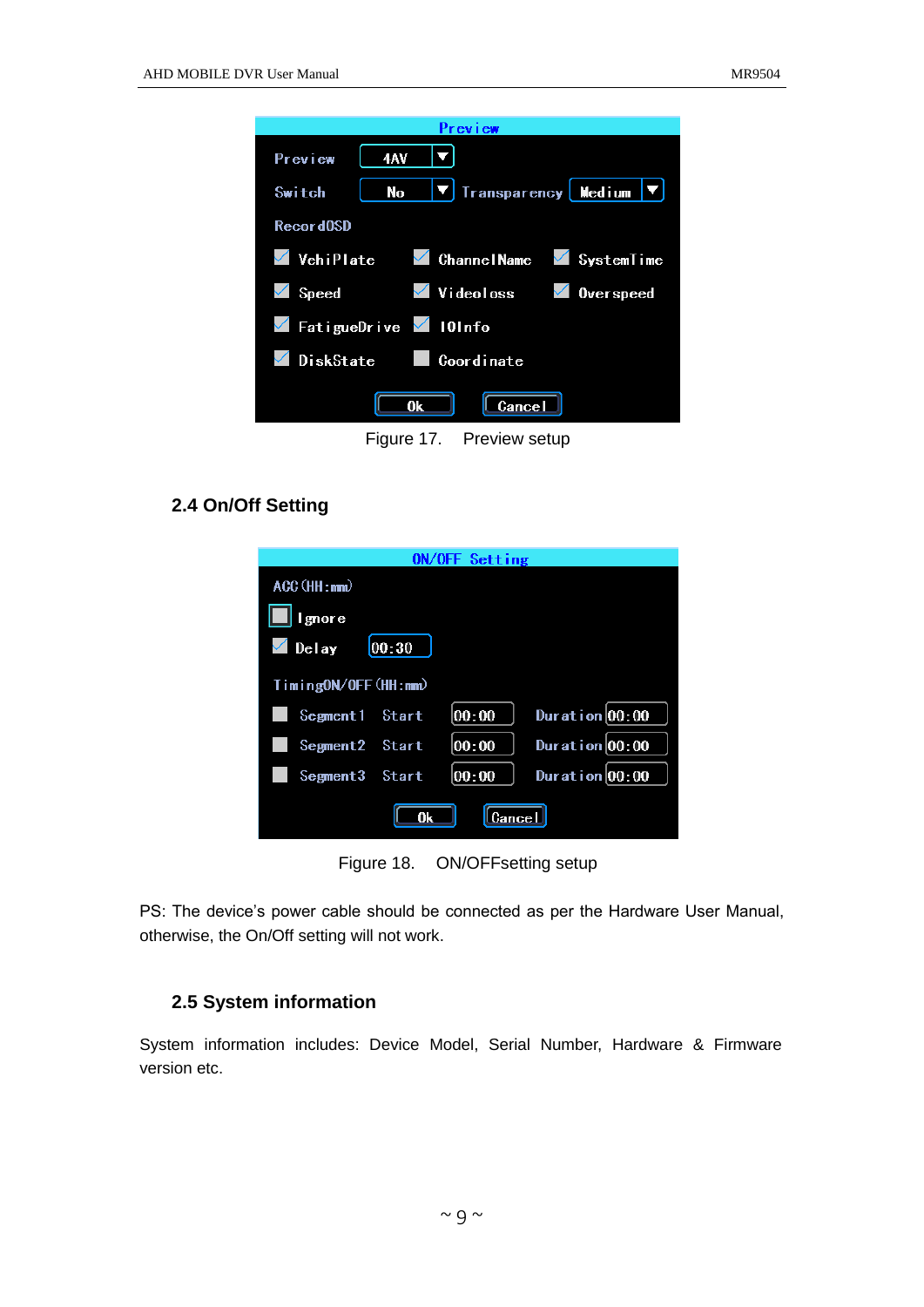|                        | SystemInfo         |  |  |  |  |
|------------------------|--------------------|--|--|--|--|
|                        |                    |  |  |  |  |
| DeviceModel            | <b>MR9504</b>      |  |  |  |  |
| SerialNum              | CM0716000050006    |  |  |  |  |
| <b>HardwareVersion</b> | $M-R101$           |  |  |  |  |
| FirmwareVersion        | STD-R001V004       |  |  |  |  |
| <b>MCUVersion</b>      | $MCU-V101$         |  |  |  |  |
| Authent i cat i on     | 00000338           |  |  |  |  |
|                        |                    |  |  |  |  |
|                        | 0k                 |  |  |  |  |
|                        |                    |  |  |  |  |
| Figure 19.             | System information |  |  |  |  |

#### <span id="page-12-0"></span>**3. Network setup**

Network setup: This interface is used to set up the parameters which are requested to connect the device with the server.



Figure 20. Network setup

#### <span id="page-12-1"></span>**3.1 Server setup**

IP/Domain is the ip or domain of your device's server.

| Server |                       |  |  |  |  |
|--------|-----------------------|--|--|--|--|
| Mode   | Domain Lisenced<br>IP |  |  |  |  |
| IP     | [116. 247. 083. 157]  |  |  |  |  |
| Domain |                       |  |  |  |  |
| Port   | 6608                  |  |  |  |  |
|        |                       |  |  |  |  |
|        |                       |  |  |  |  |
|        | <b>Cancel</b><br>0k   |  |  |  |  |

Figure 21. Server setup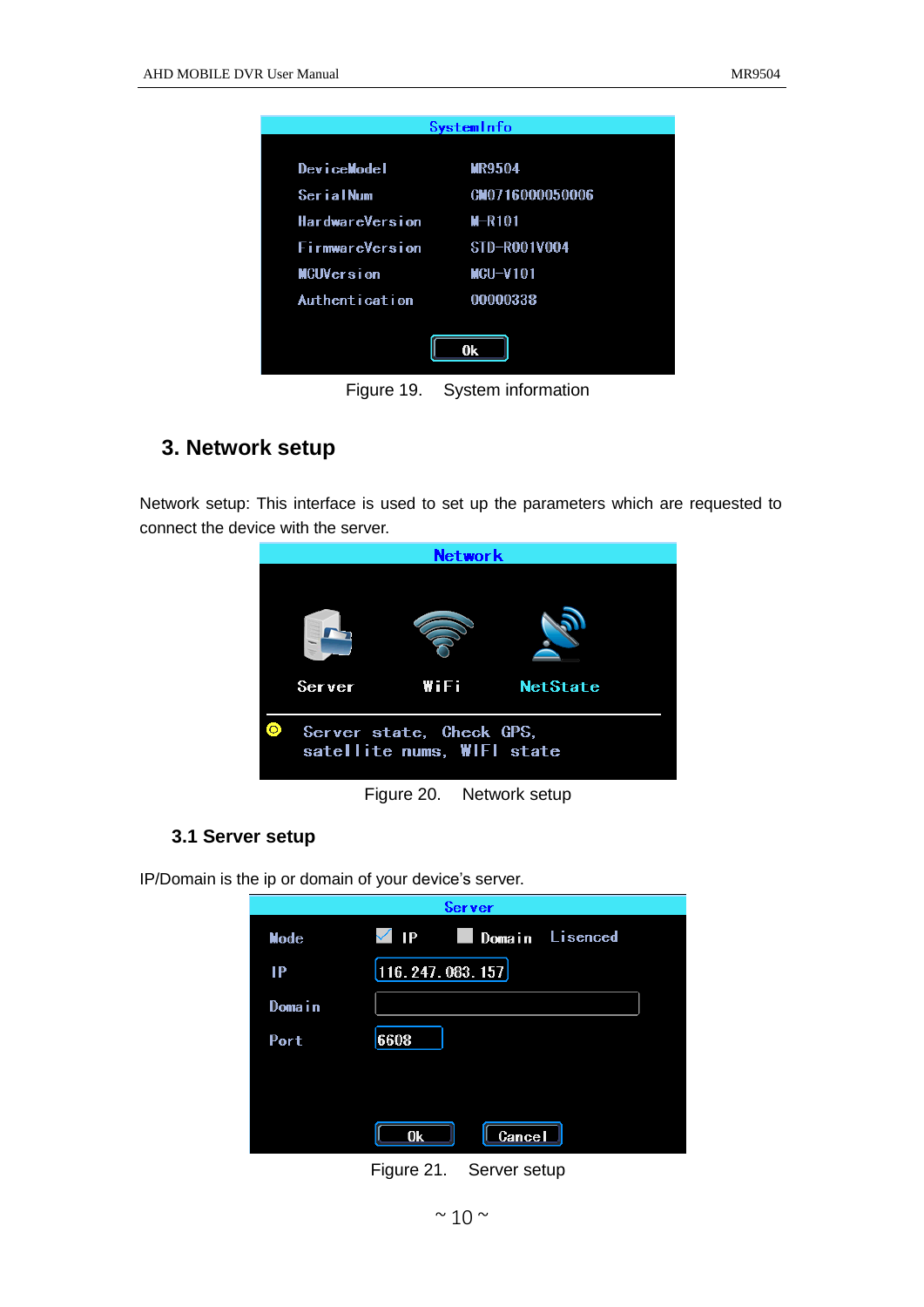#### <span id="page-13-0"></span>**3.2 WIFI Setup**

The device can save maximum 6 WiFi ESSID (Access Points). It will search, match, connect, and switch automatically. Click the corresponding blank to start WiFi setup. Then click "Search" you will see the available WiFi around your area, select the one your want to connect and input the password and save it.

|                     | <b>WIFI Setting List</b> |              |  |  |
|---------------------|--------------------------|--------------|--|--|
| Enable <sup>V</sup> | Lisenced                 |              |  |  |
| ModuleType 2.4G     |                          |              |  |  |
| NO.                 | <b>ESSID</b>             | <b>State</b> |  |  |
|                     | 9504                     | Connected    |  |  |
| $\overline{2}$      | --                       | --           |  |  |
| 3                   | --                       | --           |  |  |
| 4                   | _                        |              |  |  |
| 5                   | __                       |              |  |  |
| 6                   | _                        |              |  |  |

Figure 22. WIFI Setting list

You can input the ESSID of the WiFi AP but you can also click "Search" to search the available WiFi ESSIDs around your area.

| Enable $\sqrt{}$<br><u>Search</u>              |  |  |  |  |
|------------------------------------------------|--|--|--|--|
| <b>ESSID</b><br>9504                           |  |  |  |  |
| Passwd<br>88888888                             |  |  |  |  |
| DynamiclP<br>StaticlP                          |  |  |  |  |
| IР<br>192.168.001.102                          |  |  |  |  |
| Net Mask<br>255.255.255.000                    |  |  |  |  |
| Gateway<br>192.168.001.001                     |  |  |  |  |
| $\sqrt{\frac{1}{10}}$ Static DNS<br>DynamicDNS |  |  |  |  |
| <b>DNSServer</b><br>202.096.209.133            |  |  |  |  |
| 0k<br><u> Gance l</u>                          |  |  |  |  |

Figure 23. WIFI Setup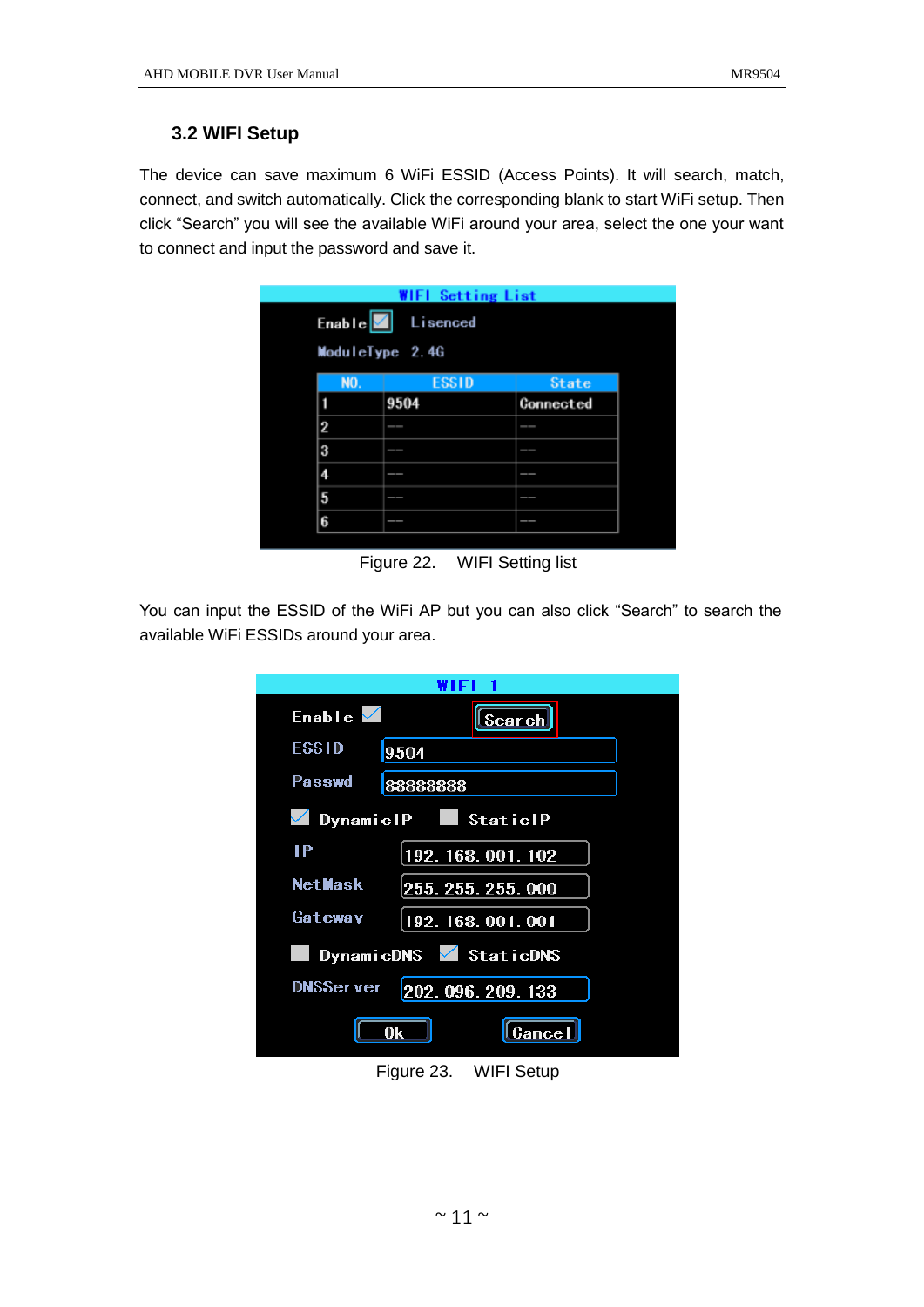|                             | Result     |    |           |  |
|-----------------------------|------------|----|-----------|--|
| 9504                        | Yes        | 91 |           |  |
| TL-88huina                  | Yes        | 99 |           |  |
|                             | Yes        | 89 |           |  |
| TL-TEK2                     | <b>Yes</b> | 95 |           |  |
| TL-TEK                      | Yes        | 95 |           |  |
| <b>TEST9504</b>             | Yes        | 85 |           |  |
| TL-TEK3                     | Yes        | 91 |           |  |
| $360$ wsp                   | Yes        | 73 |           |  |
| <b><prev< b=""></prev<></b> | Next       |    | 001 / 002 |  |
| <b>ESSID</b><br>9504        |            |    |           |  |
| <b>Cancel</b><br>0k         |            |    |           |  |

Figure 24. WIFI Search result

#### <span id="page-14-0"></span>**3.3 Network State**

You can check the state of the network connection of your device here.

| <b>NetState</b> |                     |                   |  |  |  |
|-----------------|---------------------|-------------------|--|--|--|
| GPS:            | Locked              | Satellite: 5      |  |  |  |
| WIFI:           | Detected            | WIFISignal:Linked |  |  |  |
| UsingNet: Wifi  |                     | Server: Online    |  |  |  |
| 0k              |                     |                   |  |  |  |
|                 | Figure 25. NetState |                   |  |  |  |

### <span id="page-14-1"></span>**4**.**Recording Setup**

Recording setup includes Mode, Main Stream, Sub Stream, Recording OSD, Image, storage.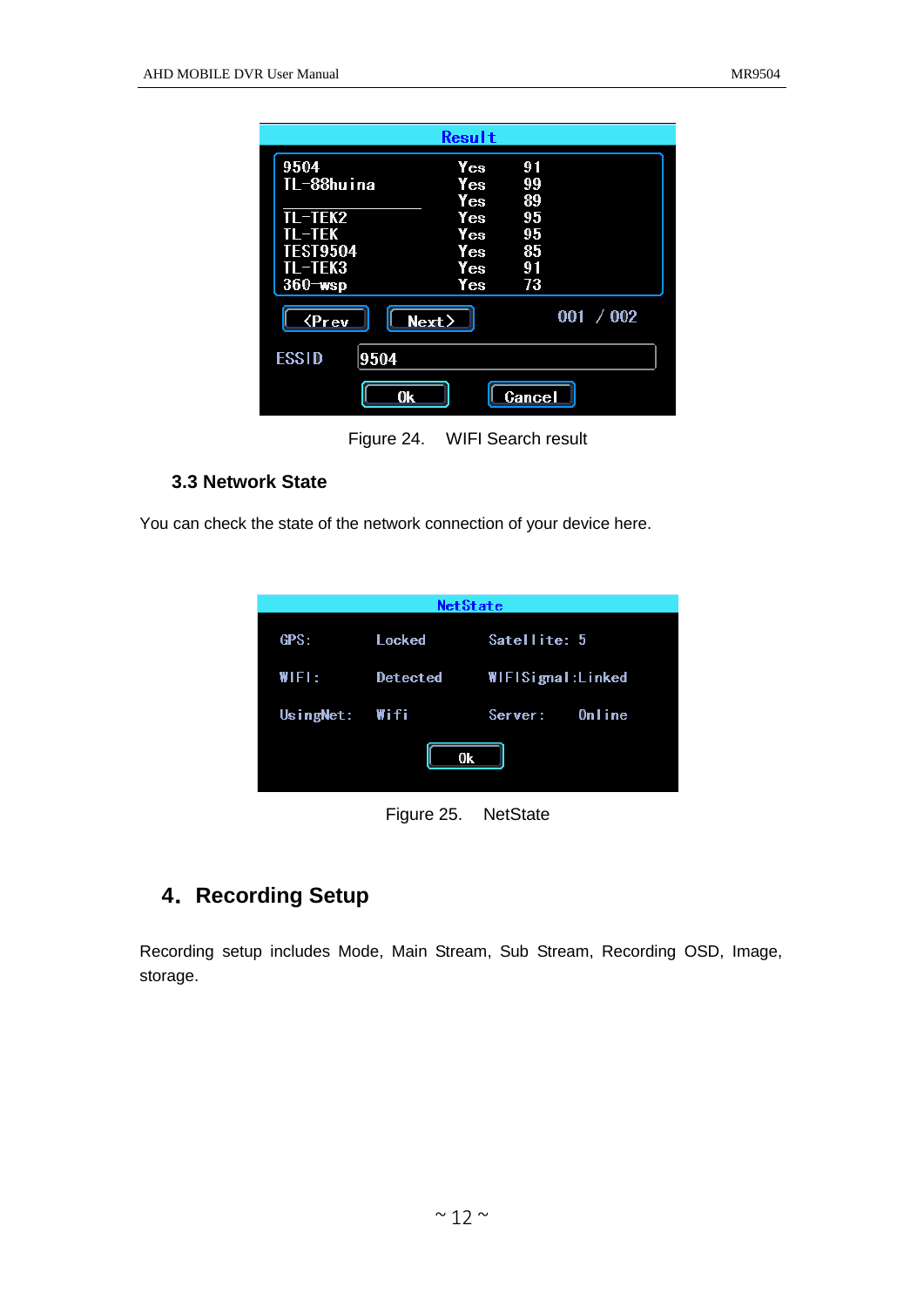

#### <span id="page-15-0"></span>**4.1 Mode setup**

| Mode                                   |                   |                                                     |                 |             |  |
|----------------------------------------|-------------------|-----------------------------------------------------|-----------------|-------------|--|
| SignalType                             |                   | <b>PAL</b>                                          |                 | <b>NTSC</b> |  |
| ValidChn                               | 1<br>$\checkmark$ | $\overline{2}$<br>3<br>$\checkmark$<br>$\checkmark$ | 4<br>$\searrow$ |             |  |
| <b>Signal Type</b>                     | AV <sub>1</sub>   | AV <sub>2</sub>                                     | AV3             | AV4         |  |
|                                        | <b>AHD</b>        | <b>AHD</b>                                          | <b>AHD</b>      | <b>AHD</b>  |  |
|                                        | <b>AHD</b>        | <b>AHD</b>                                          | 960H            | <b>960H</b> |  |
|                                        | 960H              | 960H                                                | 960H            | <b>960H</b> |  |
| <b>Cancel</b><br>0k                    |                   |                                                     |                 |             |  |
| $E_{\text{intra}}$ 27<br>$M$ odo ootun |                   |                                                     |                 |             |  |

Figure 27. Mode setup

Please set up your cameras' SignalType, Valid/Invalid. The DVR works with both AHD and general cameras. If you use AHD cameras, please select the first Type, if you use general cameras, please select the third Type, if you use both of general and AHD cameras, please select the second Type.

#### <span id="page-15-1"></span>**4.2 MainStream**

Main Stream is stored in local disk. This interface shows the current Main Stream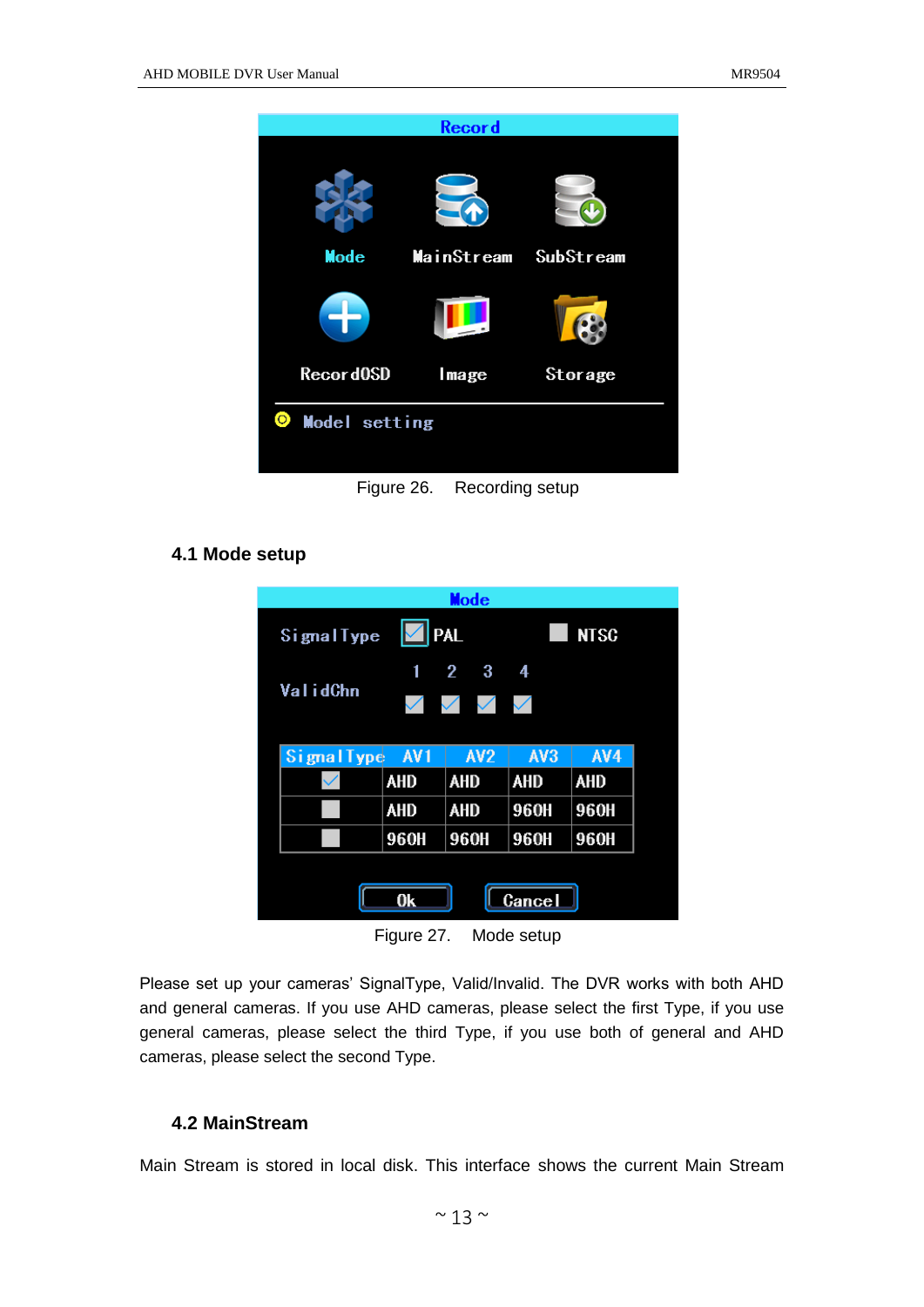setting and the corresponding storage size, you can click any line to set up the corresponding parameters.

| MainStream<br>AV |  |             |    |      |       |
|------------------|--|-------------|----|------|-------|
|                  |  |             |    |      |       |
| AV <sub>2</sub>  |  | <b>720P</b> | 25 | 2560 | 1.099 |
| AV <sub>3</sub>  |  | 720P        | 25 | 2560 | 1.099 |
| AV4              |  | 720P        | 25 | 2560 | 1.099 |
| ota              |  |             |    |      | 4.395 |

Figure 28. Main stream list

| Channel         |                                                      |     | $\begin{array}{ c c c c c }\n\hline\n\text{1} & \text{V} & \text{Audio}\n\end{array}$ |
|-----------------|------------------------------------------------------|-----|---------------------------------------------------------------------------------------|
| Resolution 720P |                                                      |     | $ \mathbf{v} $ Frame (fps) 25                                                         |
| <b>BitRate</b>  | <b>Fix</b>                                           | IVI | Bit (Kbps) $\begin{bmatrix} 2560 \end{bmatrix}$                                       |
| Quality         | Good                                                 |     |                                                                                       |
|                 |                                                      |     | Note:Size of record 1.099 GB/h                                                        |
|                 | CopyTo $\parallel$ AV 2 $\parallel \nabla \parallel$ |     | 0k<br><b>Cancel</b>                                                                   |



PS: If BitRate is bigger, the corresponding channel's storage size will be bigger.

#### <span id="page-16-0"></span>**4.3 SubStream**

SubStream is used for network transmission and backup in local disk.

|                 | <b>SubStream</b>                            |   |     |       |
|-----------------|---------------------------------------------|---|-----|-------|
|                 | Audio Resolution Frame fps Bit Kbps Size GB |   |     |       |
| AV 1            | C1F                                         | 8 | 325 | 0.092 |
| AV <sub>2</sub> | CIF                                         | 8 | 325 | 0.092 |
| AV <sub>3</sub> | CIF                                         | 8 | 325 | 0.092 |
| AV4             | CIF                                         | 8 | 325 | 0.092 |
| Total           |                                             |   |     | 0.367 |

Figure 30. SubStream setup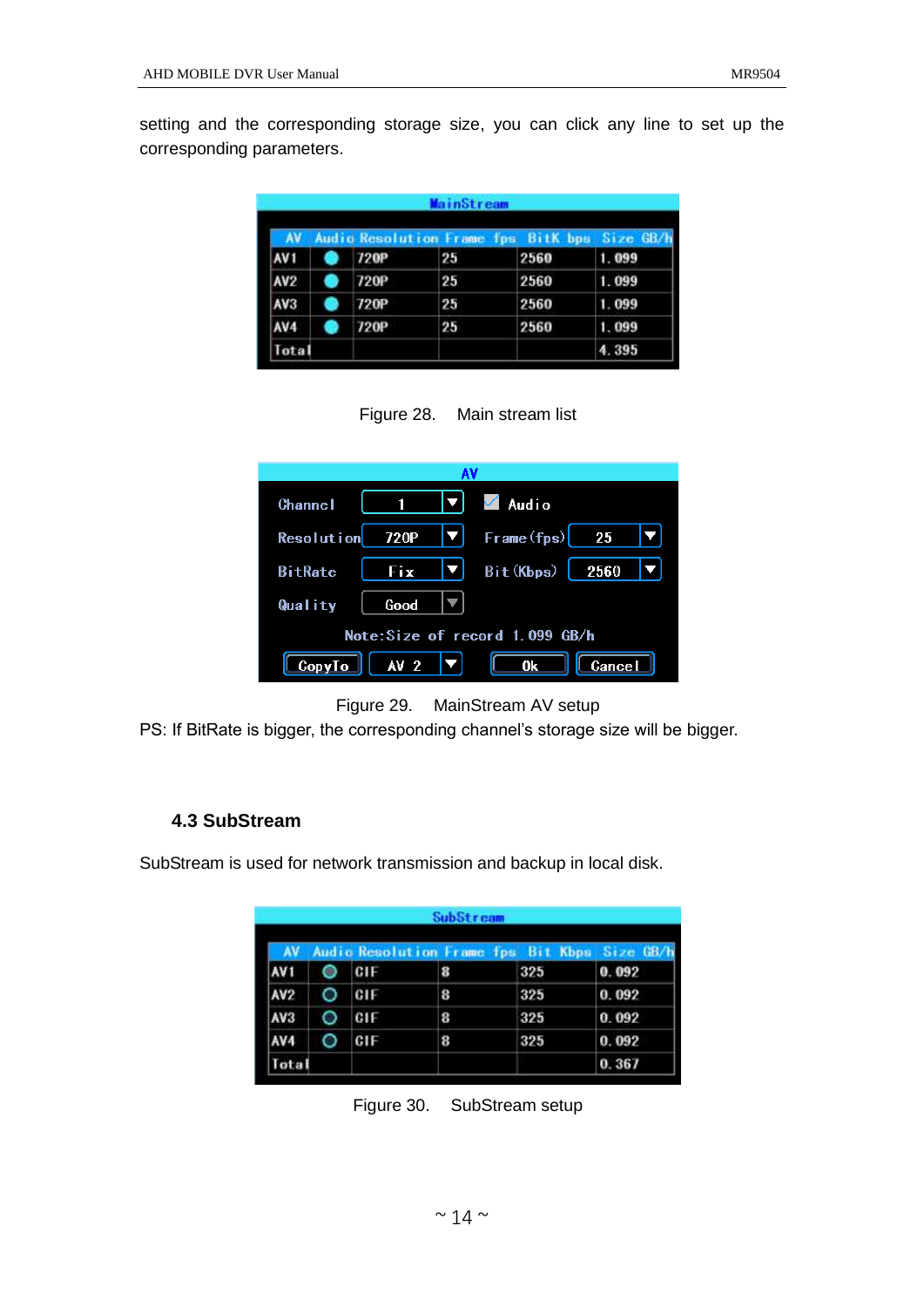| <u>L IVI</u><br>$\blacksquare$<br><b>Channel</b> | <b>Audio</b>                             |
|--------------------------------------------------|------------------------------------------|
| Resolution <b>CIF</b><br>IVI                     | $\lceil \mathsf{Frame(fps)} \rceil$<br>8 |
| Variable $\vert$ ▼ $\vert$<br><b>BitRate</b>     | Bit (Kbps)<br>325                        |
| $ Very$ Good $ \blacktriangledown$<br>Quality    |                                          |
|                                                  | Note:Size of record 0.092 GB/h           |
| AV <sub>2</sub><br>CopyTo                        | <b>Cancel</b>                            |

Figure 31. SubStream AV setup

#### <span id="page-17-0"></span>**4.4 Recording OSD**

Recording OSD is used to overlay the information to video recording.

| Record0SD                                                       |               |
|-----------------------------------------------------------------|---------------|
| <b>Channel</b>                                                  |               |
| <b>Number</b><br>$\checkmark$                                   | ChnName AV 01 |
| <b>GPS</b><br>Speed                                             |               |
| Time                                                            | DrivingHabit  |
| $\boxed{\text{CopyTo}}$ $\boxed{\text{AV 2 }} \boxed{\text{V}}$ | 0k<br>Cancel  |

Figure 32. Recording OSD

#### <span id="page-17-1"></span>**4.5 Image setup**

Image setup is used to adjust to camera's image effect, please set up it carefully.

|                 | <b>Brightness Contrast</b> |    | Hue | Saturatio |
|-----------------|----------------------------|----|-----|-----------|
| AV <sub>1</sub> | 50                         | 50 | 50  | 50        |
| AV <sub>2</sub> | 50                         | 50 | 50  | 50        |
| AV3             | 50                         | 50 | 50  | 50        |
| AV4             | 50                         | 50 | 50  | 50        |

Figure 33. Image setup

#### <span id="page-17-2"></span>**4.6 Storage setup**

The device supports dual storage. Both of the MainStream and SubStream can be stored in local disk, but each disk can only store one type of stream.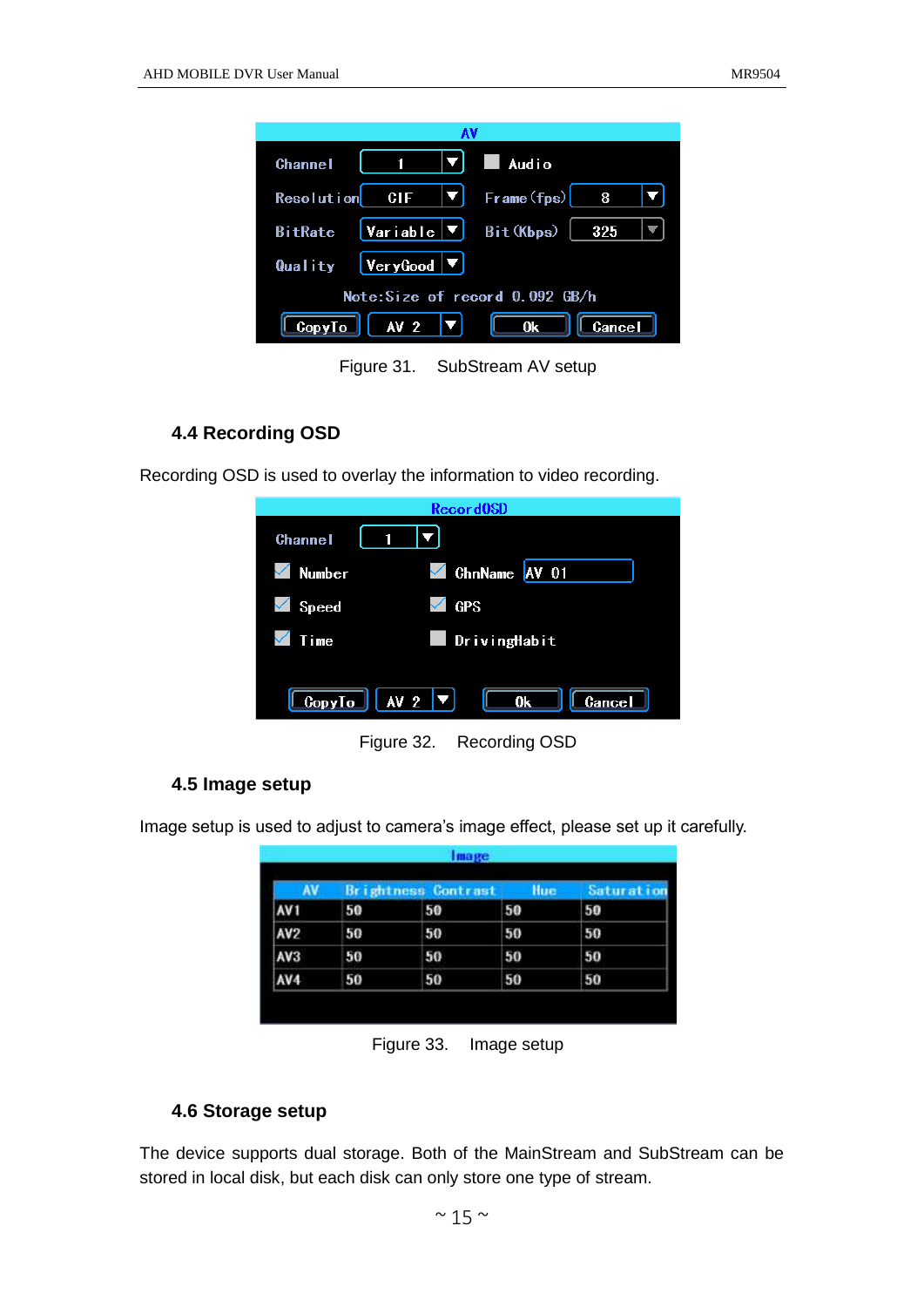| <b>Storage</b>              |
|-----------------------------|
| <b>MainStream</b>           |
| $\vert\blacksquare\vert$ sp |
| $\blacksquare$ OverWrite    |
| SubStream                   |
| <b>SD</b>                   |
| $\sqrt{ }$ OverWrite        |
| <b>Cancel</b><br>0k         |
| Figure 34.<br>Storage setup |

<span id="page-18-0"></span>**5**.**Advanced setup**



Figure 35. Advanced setup

#### <span id="page-18-1"></span>**5.1 UserManagement**

You can add, modify, delete users, and modify the login username and privileges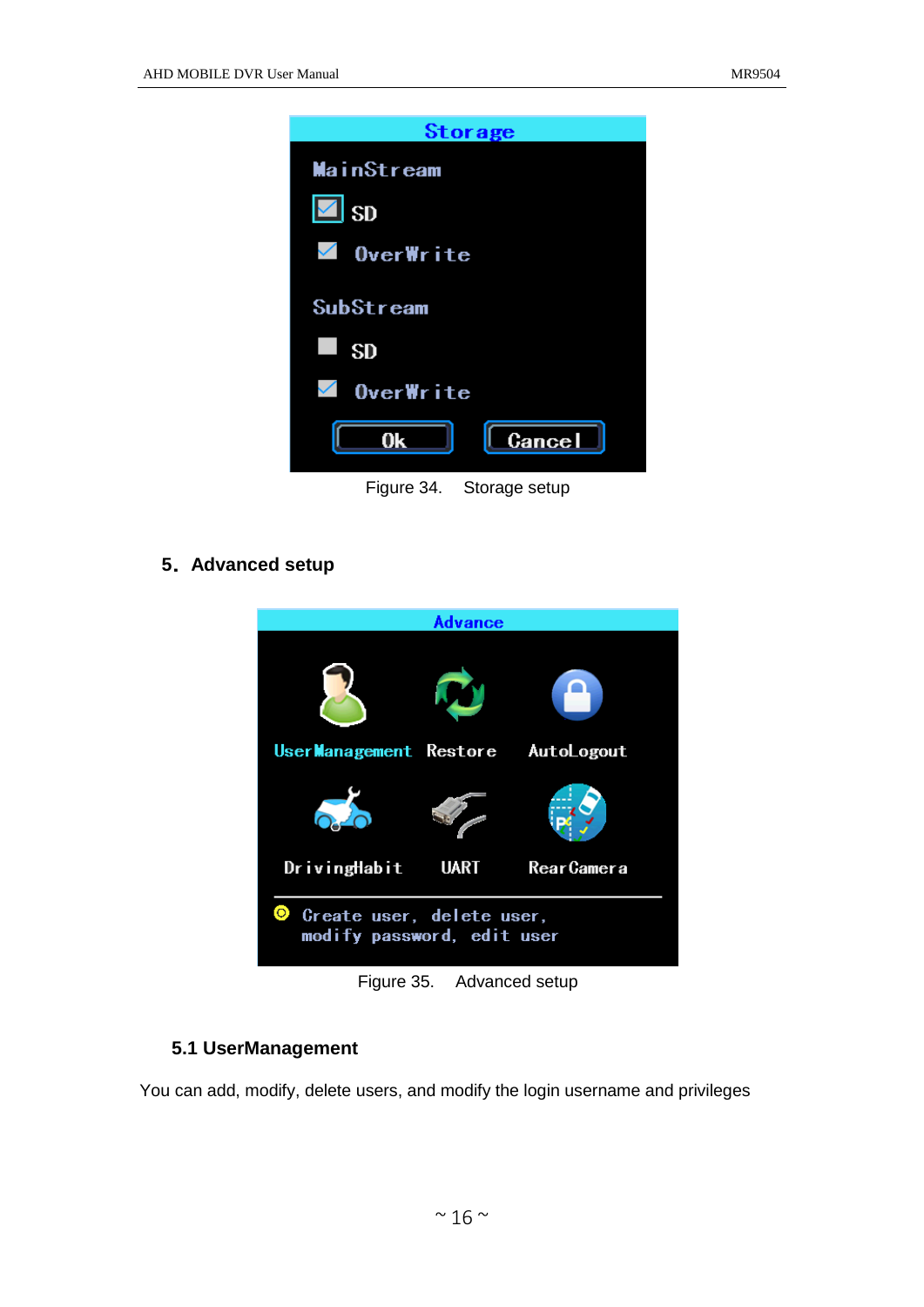|            |        | <b>UserManagement</b> |      |  |
|------------|--------|-----------------------|------|--|
| NO.        | Name   |                       |      |  |
|            | admin  |                       |      |  |
| 2          | user   |                       |      |  |
|            |        |                       |      |  |
|            |        |                       |      |  |
|            |        |                       |      |  |
|            |        |                       |      |  |
|            |        |                       |      |  |
|            |        |                       |      |  |
| Add        | Modify | $\lceil$ Delete       | Exit |  |
|            |        |                       |      |  |
|            |        |                       |      |  |
| Figure 36. |        | User management       |      |  |

#### <span id="page-19-0"></span>**5.2 Restore**

Restore the system setup parameters. System will reboot when restore finished. See as following:

| Restore                                                                                                  |
|----------------------------------------------------------------------------------------------------------|
| Are you sure you want to<br>restore the default setting?<br>DefaultMode Normal info $\blacktriangledown$ |
| Cancel<br>0k                                                                                             |
| Figure 37.<br>Restore                                                                                    |

There are 3 restore modes:

Normal Info: Restore all info except Vehicle info. Vehicle Info: Restore vehicle info only. All: Restore all info.

#### <span id="page-19-1"></span>**5.3 Logout**

Logout means the current user will logout the system automatically if the user had no operation in the gaven time range.

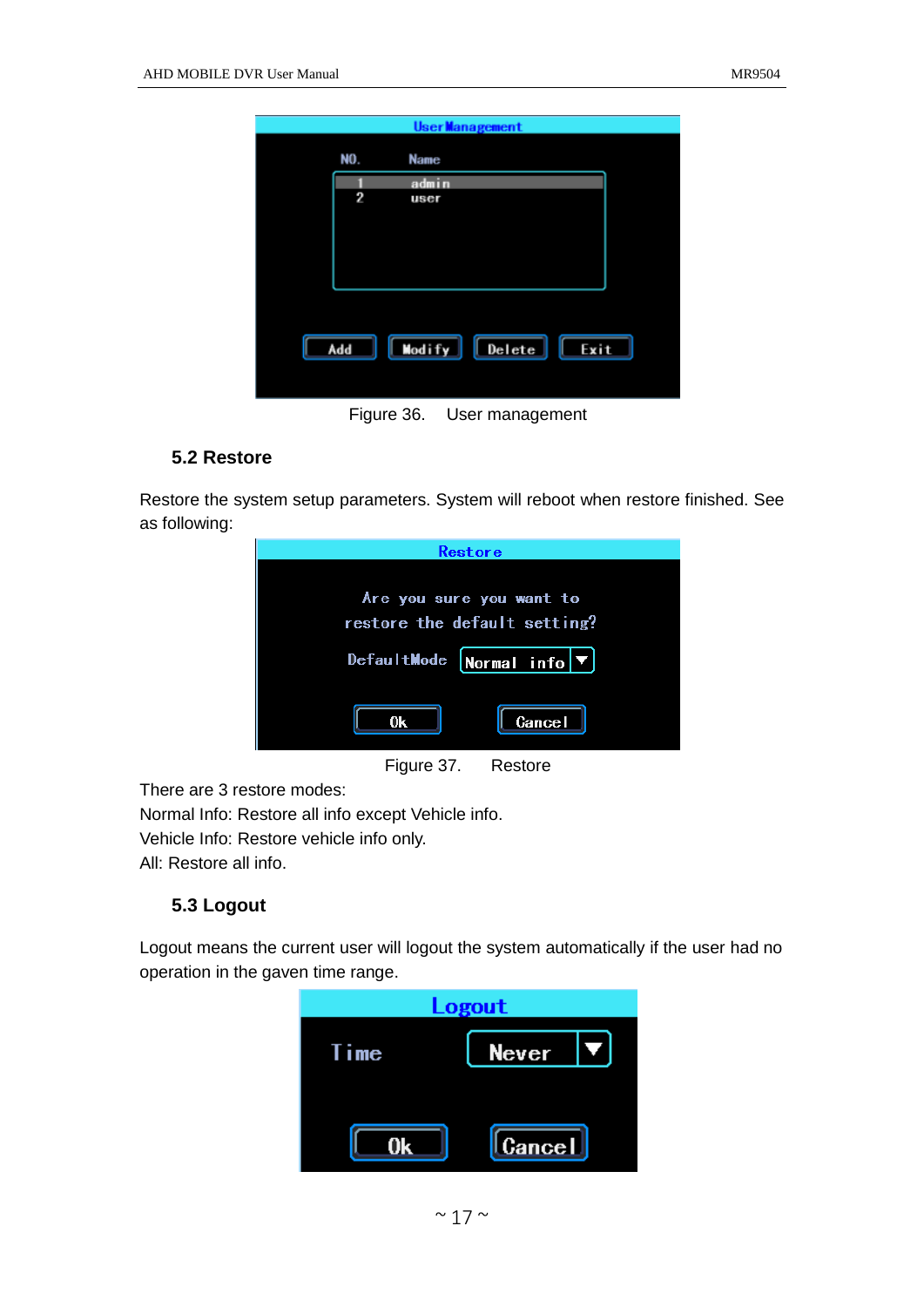Figure 38. Logout

#### <span id="page-20-0"></span>**5.4 UART setting**

The device has 1 RS232 Interface.

|     | <b>VO. Mode Baud PIN NO. Func.</b> | <b>State</b> |
|-----|------------------------------------|--------------|
| 232 | $9600$ TX (8) RX (10) Serial Net   |              |

Figure 39. UART setting list

#### <span id="page-20-1"></span>**5.4.1 UART-TTS**

Select UART 0 to get into UART setting interface.

|                 | UAR1       |             |      |
|-----------------|------------|-------------|------|
| <b>Function</b> | <b>TTS</b> | <b>Test</b> |      |
| <b>Baud</b>     | 9600       | DataLen     | 8bit |
| StopBit         | 1bit       | Checksum    | No   |
|                 | 0k         | Cancel      |      |



<span id="page-20-2"></span>Select "TTS" in the drop-down box of "Function", config the parameters as per the picture above.

#### **5.4.2 UART-Serial Net**

Select UART 0 to get into UART setting interface.

| <b>Funct i on</b> | SerialNet |                |      |  |
|-------------------|-----------|----------------|------|--|
| <b>Name</b>       |           | Port           |      |  |
| <b>Baud</b>       | 9600      | <b>DataLen</b> | 8bit |  |
| StopBit           | 1bit      | Checksum       | No   |  |
|                   | 0k        | <b>Cancel</b>  |      |  |

Figure 41. UART setting interface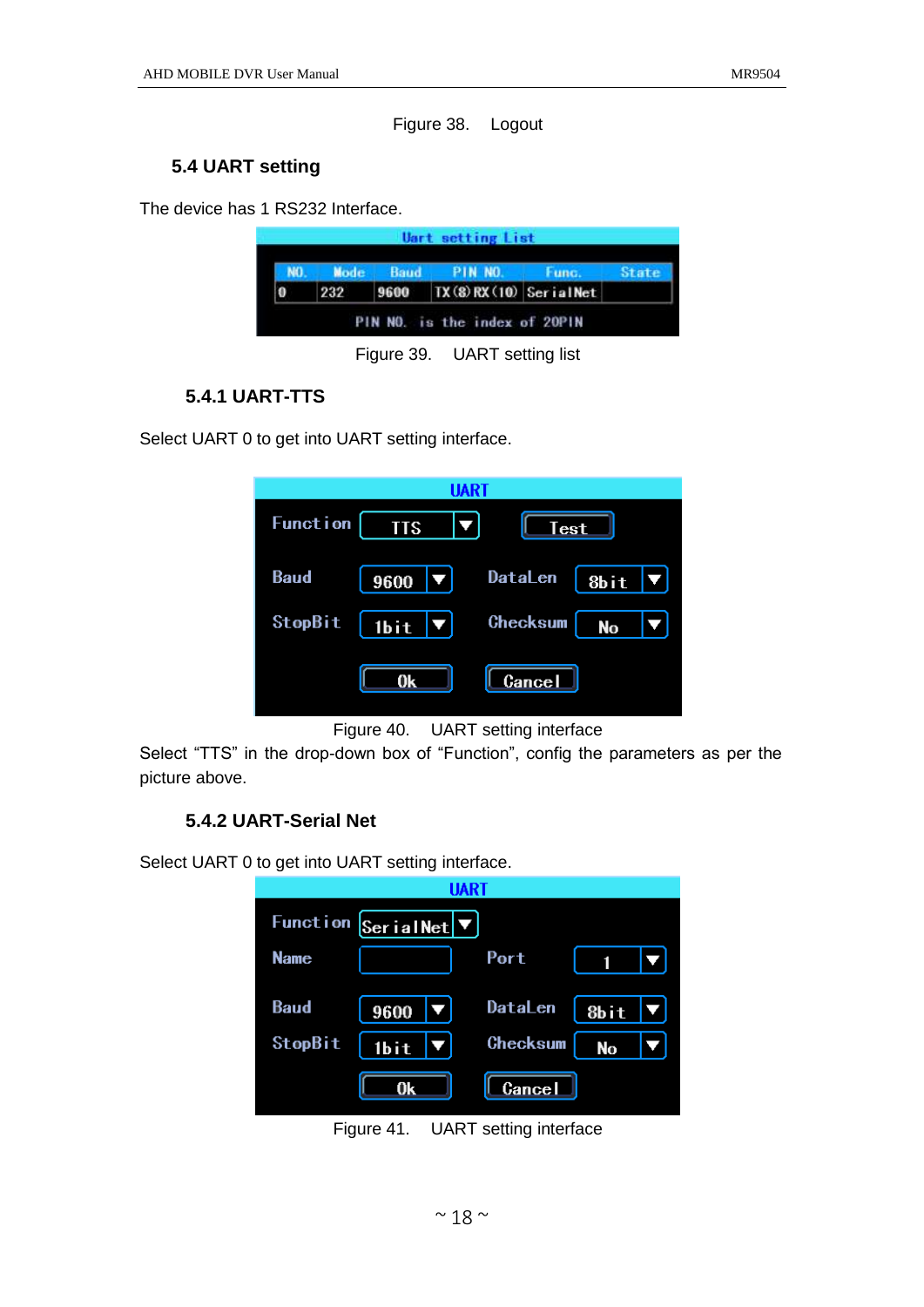Select "SerialNet" (PassThrough) in the drop-down box of "Function". Config the parameters as per the picture above.

#### <span id="page-21-0"></span>**5.5 Rear Camera setup**

Any channel can be used as rear camera, click "Zone" to set up the assistance lines.



Figure 42. Rear Camera setup

The assistance lines are adjustable (dragging the blue points)



Figure 43. Assistance lines setup

#### <span id="page-21-1"></span>**6**.**Device maintenance**

Device maintenance includes the operation of basic maintenance, such as log inquiry, Disk management, Import/Export the setup and config, system upgrading.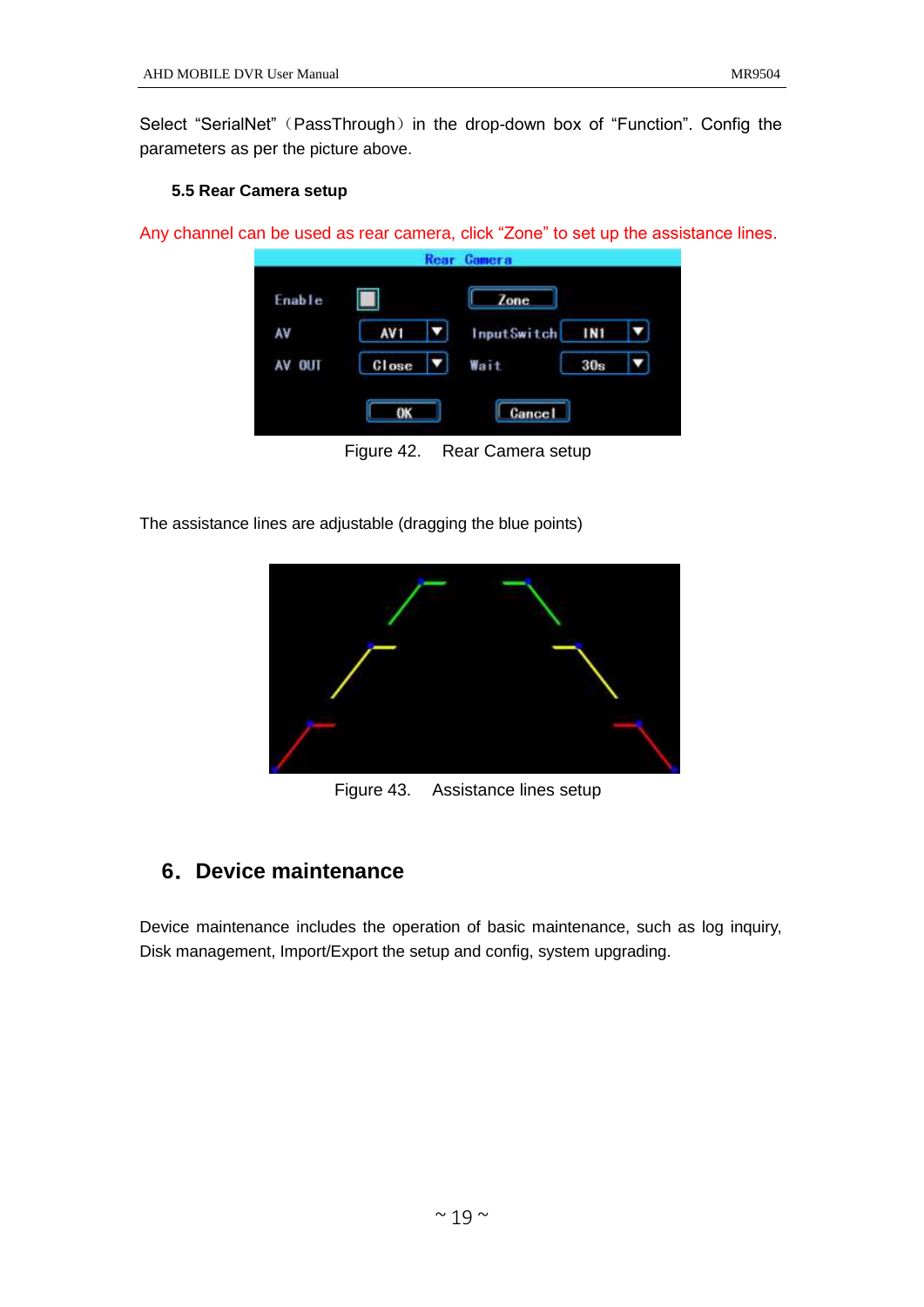

### <span id="page-22-0"></span>**6.1 Log inquiry**

Inquiry the system's running log according to the required Log Type and Time Range.

| Type    | AI I                          |          |                 |
|---------|-------------------------------|----------|-----------------|
|         | StartTime2016-01-01 00:00:00  |          |                 |
| Endlime | 2016-12-31 23:59:59           |          | Search          |
| NO.     | Time                          | Moreinfo |                 |
|         | 2016-08-04 11:19:37 Configure |          | WIFISet         |
| 1234567 | 2016-08-04 11:11:04 Login     |          | admin           |
|         | 2016-08-04 11:09:20 Logout    |          | admin           |
|         | 2016-08-04 11:00:42 Login     |          | admin           |
|         | 2016-08-04 11:00:39 Logout    |          | admin           |
|         | 2016-08-04 10:14:48 VideoLoss |          | AV <sub>1</sub> |
|         | 2016-08-04 10:14:48 VideoLoss |          | AV <sub>2</sub> |
| 8       | 2016-08-04 10:14:48 VideoLoss |          | AV3             |

Figure 45. Log inquiry

#### <span id="page-22-1"></span>**6.2 Disk Management**

SD card need to be formatted in the device when you use it for the first time.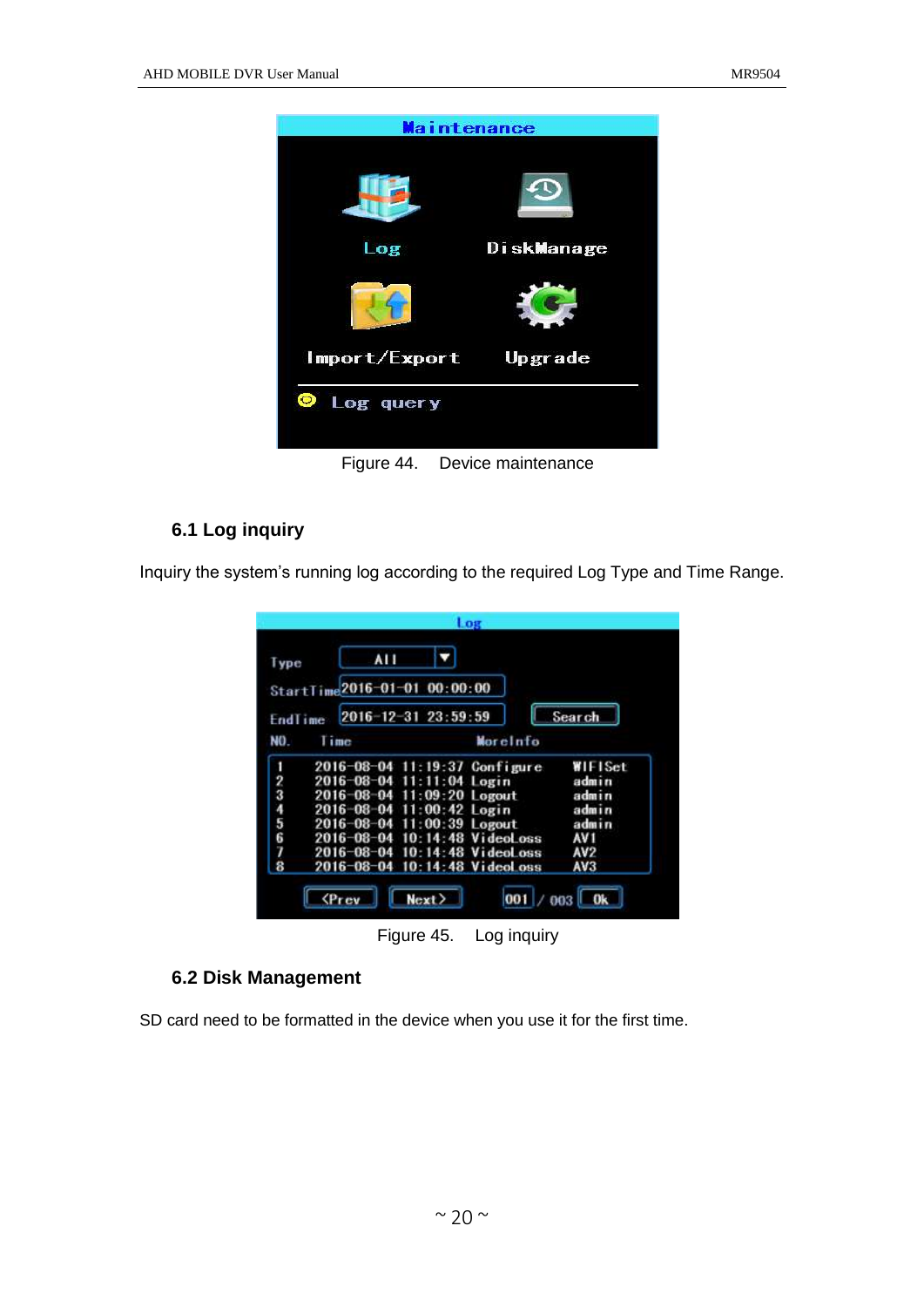| Select | SD                                                               |        |
|--------|------------------------------------------------------------------|--------|
| Stat   | Capacity                                                         | Free   |
| Normal | 60928M                                                           | 59392W |
|        | Do not power off, when<br>the media is being formatted<br>Format | Cancel |

#### <span id="page-23-0"></span>**6.3 Import/Export**

Import/Export is used to import/export the setup and config information for setup in batch.

| Import/Export |               |  |
|---------------|---------------|--|
| ype           | Import ▼      |  |
| 0k            | <b>Cancel</b> |  |

Figure 47. Import/Export

After setted up one device, export the setup parameters with your U disk, then insert the U disk into other device's USB port and re-power on the device, it will get the setup parameters utomatically. (If you don't want to re-power on the device, you can import the setup paramaters in menu, see as above)

#### <span id="page-23-1"></span>**6.4 System upgrading**

Format your U disk as FAT32 type and copy the upgrading file to the root directory of the U disk. Then re-power on the device, it will upgrade automatically. If you don't want to re-power on the device, you can upgrade it in the menu "Import/Export". Select the upgrading type, click OK, then insert the U disk. The system will detect the U disk and the file and then upgrade automatically.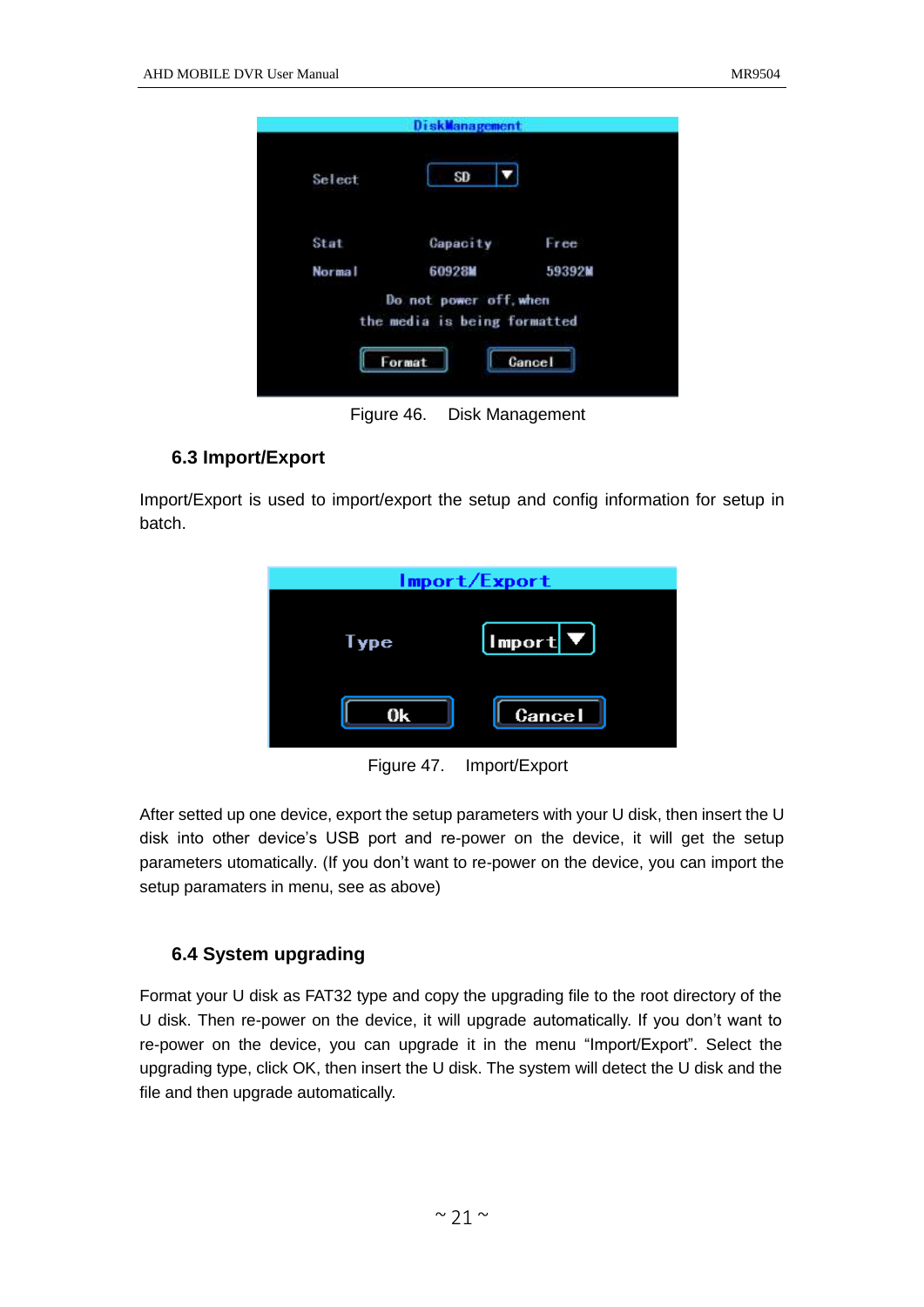| <b>Upgrade</b>                       |
|--------------------------------------|
| Mainboard $\nabla$<br><b>Upgrade</b> |
| <b>Cancel</b><br>0k                  |
| Figure 48. System upgrading          |
|                                      |
| 50%<br>Upgrade progress              |



PS: You can insert the U disk which with the upgrading file, and then re-power on the device, it will upgrade automatically. You can also upgrade the device remotely from PC CMS software if your device has WiFi function and connected with the server by WiFi.

#### <span id="page-24-0"></span>**7**.**Alarm setup**

Alarm setup interface includes the setting related to all alarm types, such as I/O alarm, Video Loss, Fatigue Driving, Over Speed, Disk error.



Figure 50. Alarm setup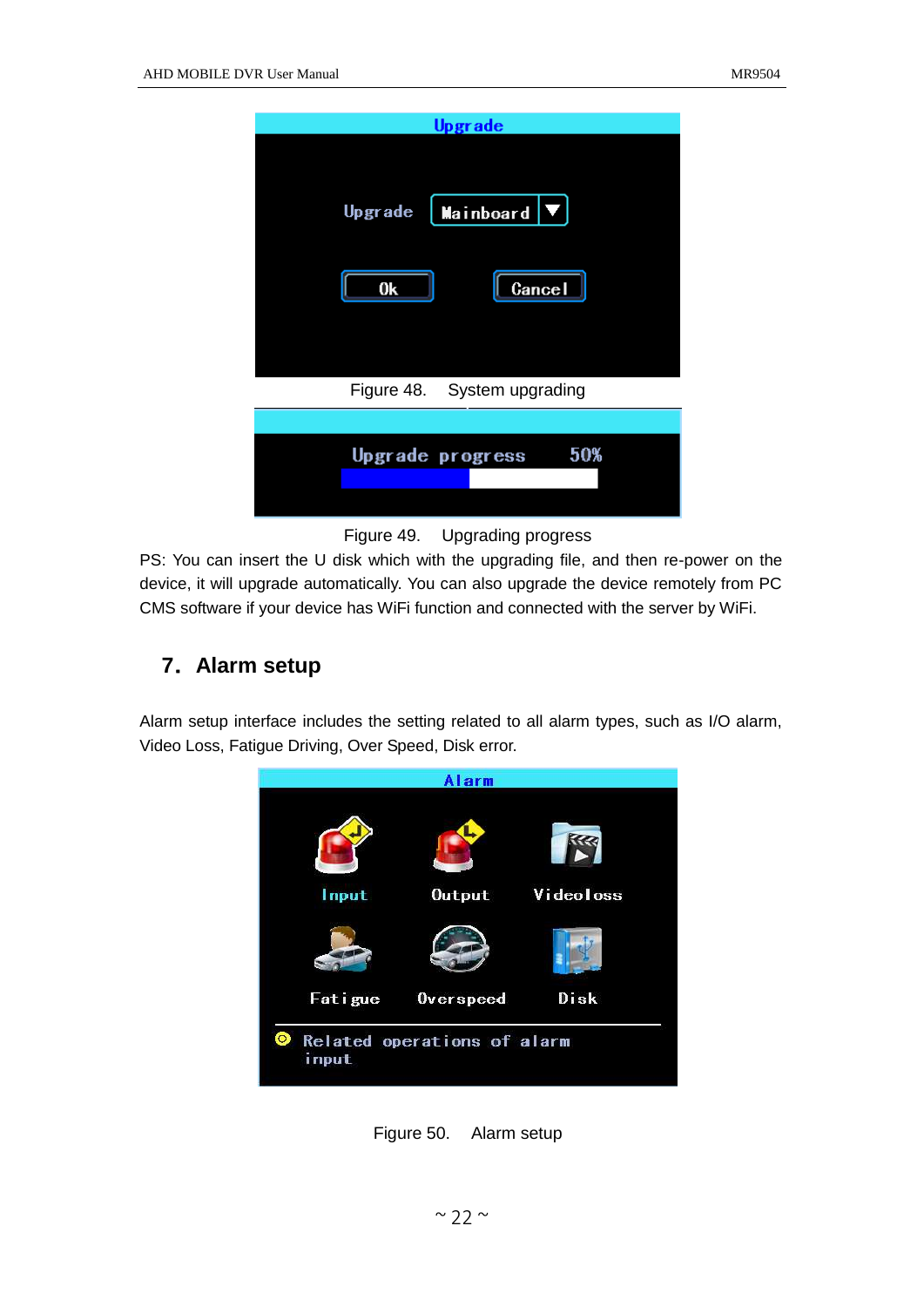#### <span id="page-25-0"></span>**7.1 Input Alarm**

The device has 4 alarm inputs, 2 are Positive Trigger, 2 are Negative trigger.

|     | InputAlarm            |  |                              |                               |     |              |
|-----|-----------------------|--|------------------------------|-------------------------------|-----|--------------|
| l n | Type:                 |  | <b>PIN NO. Enable Buzzer</b> |                               | Out | <b>State</b> |
|     | Negative 4            |  |                              |                               |     |              |
| 2   | Positive $3$          |  |                              | O                             |     |              |
| 3   | Negative $6$          |  |                              |                               |     |              |
| 4   | $\bf{Positive}\, \,5$ |  |                              |                               |     |              |
|     |                       |  |                              |                               |     |              |
|     |                       |  |                              | PIN NO. is the index of 20PIN |     |              |
|     |                       |  |                              |                               |     |              |

Figure 51. Input Alarm list

| l n                                 |                   |
|-------------------------------------|-------------------|
| <b>Chn Input</b>                    | Type<br>Negative  |
| Enable                              | AntiLogic         |
| Buzzer                              | AlarmOut          |
| SwitchChn<br><b>No</b>              | Delay<br>$0$ sec  |
| EventName   10 EVENT1               | UploadType Normal |
| Trigger priority,1 to 4,high to low |                   |
| Chn <sub>2</sub><br>ConvI           | Cancel            |

#### Figure 52. Input Alarm setup

There are three input modes: high level, low level and open. For positive trigger, the normal trigger level is high, but if the reversed logic is enabled, the trigger level is changed to low level and open. It is same for negative trigger.

#### 表**1. Alarm Input Trigger status list**

| Alarm Trigger     |     | Positive trigger | Negative trigger |
|-------------------|-----|------------------|------------------|
| Reversed<br>Logic | No  | High level       | Low level        |
| Reversed<br>Logic | Yes | Low level/Open   | High level/Open  |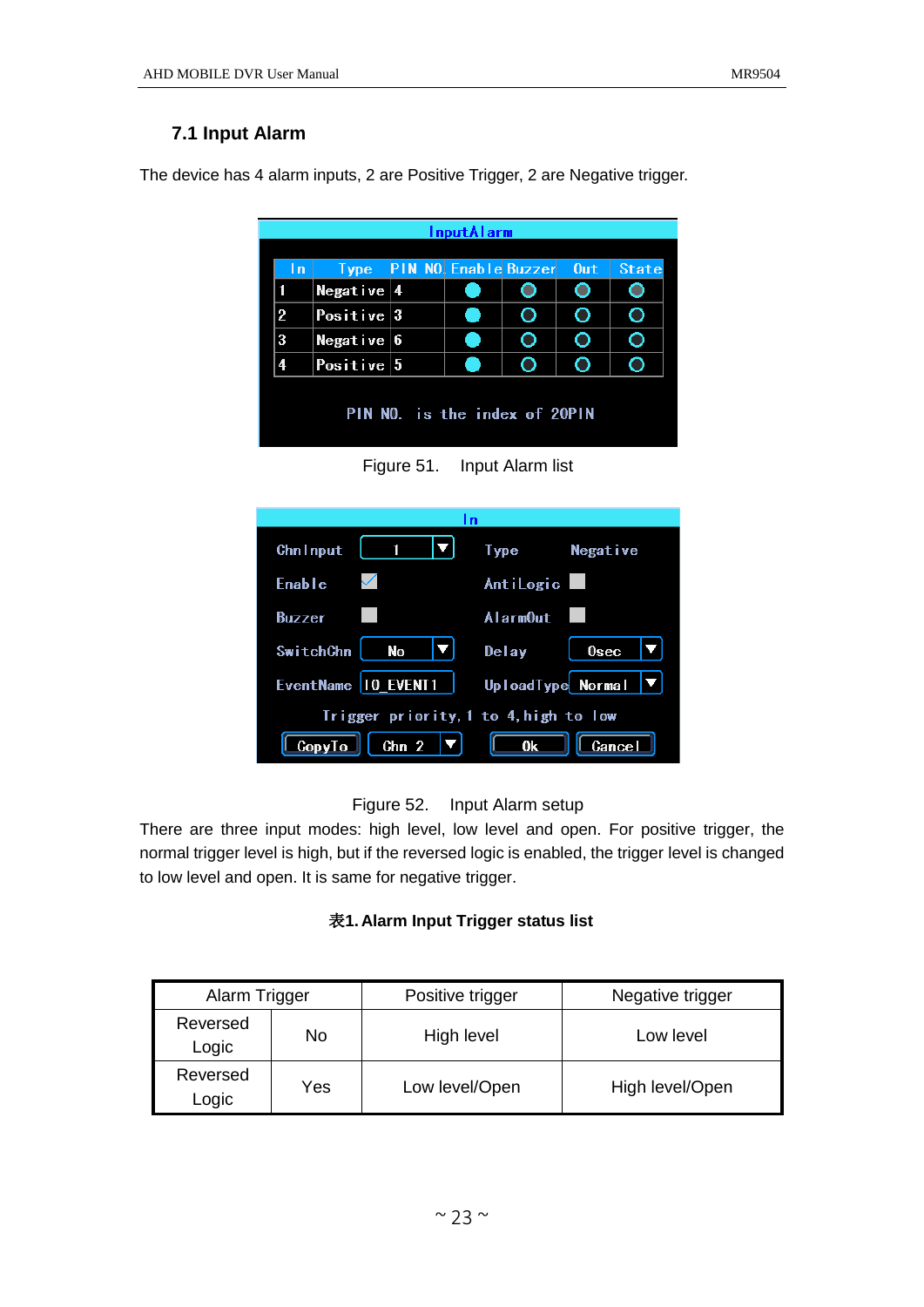#### <span id="page-26-0"></span>**7.2 Video Loss**

Video Loss alarm will be triggered if there is no camera or wrong type camera were connected with a valid channel.

| Videoloss |  |  |
|-----------|--|--|
| Enable    |  |  |
| AlarmOut  |  |  |
| Buzzer    |  |  |
| Cancel    |  |  |

Figure 53. Video Loss alarm setup

#### <span id="page-26-1"></span>**7.3 FatigueDrivingAlarm**

The Fatigue Driving time is calculated since the device was started.



Figure 54. Fatigue Driving alarm setup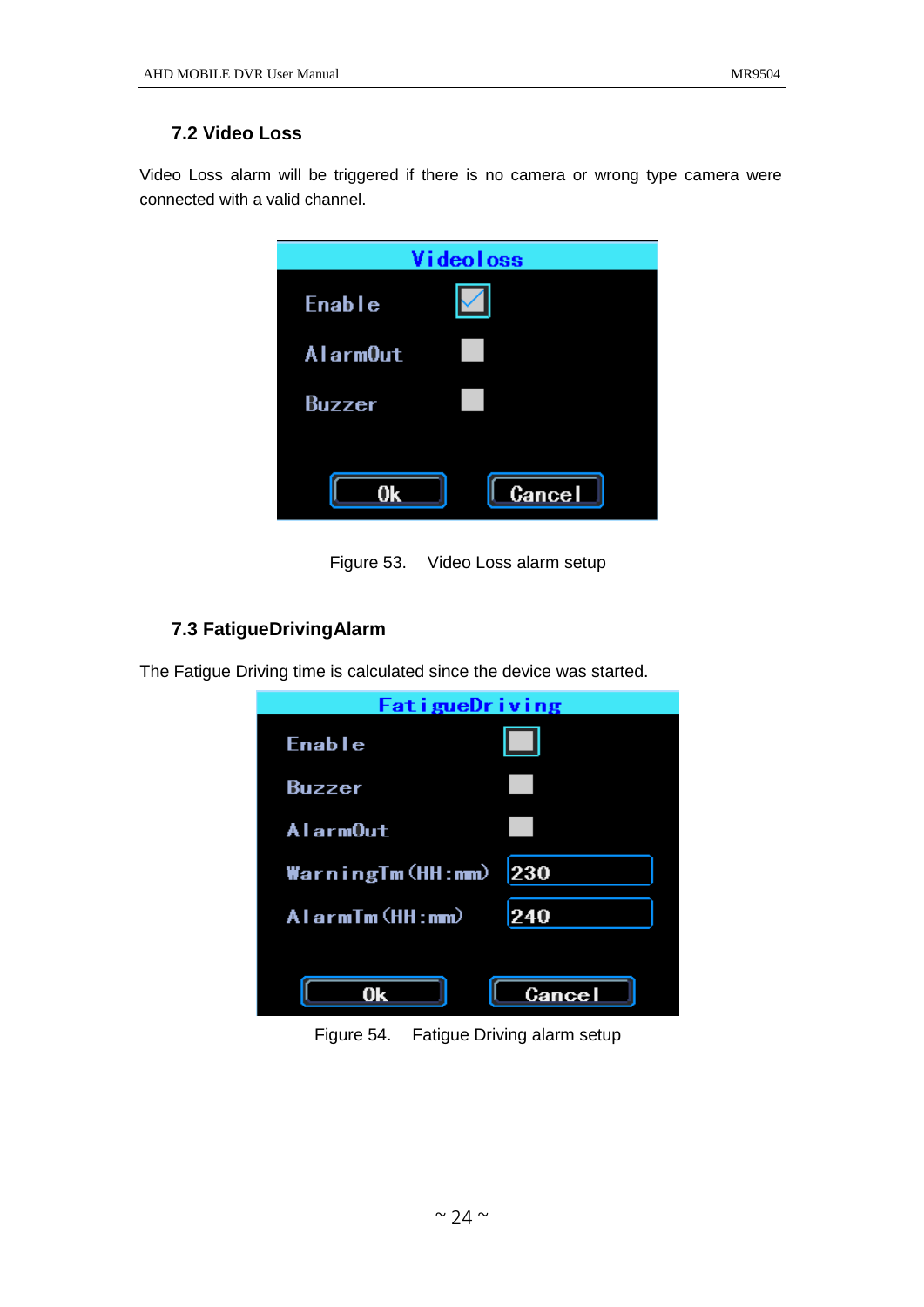#### <span id="page-27-0"></span>**7.4 OverSpeedAlarm**

| WarnSpeed (km/h) 120 | WarnTime(sec) | 10 |
|----------------------|---------------|----|
| AlmSpeed (km/h) 132  | AlmTime(sec)  | 10 |
|                      |               |    |

Figure 55. OverSpeedAlarm setup

#### <span id="page-27-1"></span>**7.5 DiskError**

| DiskError       |                 |  |
|-----------------|-----------------|--|
| Enable          |                 |  |
| <b>AlarmOut</b> |                 |  |
| Buzzer          |                 |  |
|                 |                 |  |
| 0k              | Cancel          |  |
| Figura 56       | DiekError eatun |  |

Figure 56. DiskError setup

#### <span id="page-27-2"></span>**Chapter 4 Installation Warnings**

For safely using and long service life, please respect these Warnings when insalling and using the device:

1. When you received the product, please open the box and check the device and accessories. If there is anything damaged or missing, please contact your seller.

2. When installing and operating the device, please respect the standard of all electronics and the connecting requests of the vehicle and other devices

3. Please double check the input power voltage, it should be 10-36V DC, to avoid the damage caused by wrong voltage.